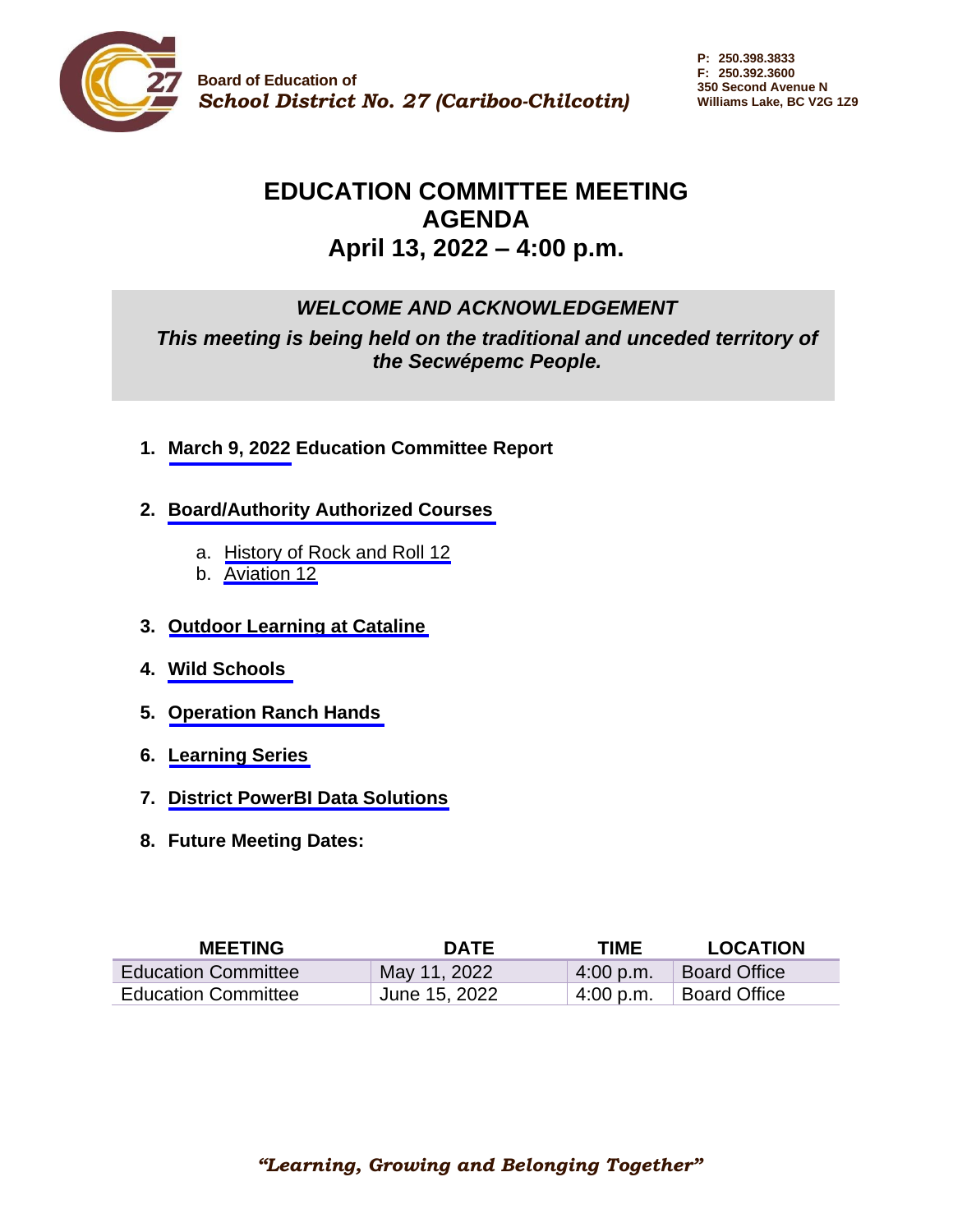<span id="page-1-0"></span>

## **EDUCATION COMMITTEE MEETING REPORT**

# **March 9, 2021 (4:03 - 5:34 p.m.)**

### **Trustees in Attendance:** Mary Forbes, Anne Kohut, Willow Macdonald, Linda Martens

### **Attending via Teams**: Alexis Walch

**Staff:** Superintendent Chris van der Mark**,** Secretary-Treasurer Harinder Singh, Assistant Superintendent Cheryl Lenardon, Directors of Instruction Sean Cameron, Dean Coder, and Cathy van der Mark, Executive Assistant Carrie Pratt

|                                          | Agenda Item                                                    | <b>Notes</b>                                                                                                                                                                                                                                                                                                                                                                                                                                                                                                                                                                                                                                                                                                                                                                  | Action               |
|------------------------------------------|----------------------------------------------------------------|-------------------------------------------------------------------------------------------------------------------------------------------------------------------------------------------------------------------------------------------------------------------------------------------------------------------------------------------------------------------------------------------------------------------------------------------------------------------------------------------------------------------------------------------------------------------------------------------------------------------------------------------------------------------------------------------------------------------------------------------------------------------------------|----------------------|
| Acknowledgement of Traditional Territory |                                                                |                                                                                                                                                                                                                                                                                                                                                                                                                                                                                                                                                                                                                                                                                                                                                                               |                      |
|                                          | 1. February 9, 2022<br>Committee<br>Report                     | The committee reviewed the report and recommended no<br>changes.                                                                                                                                                                                                                                                                                                                                                                                                                                                                                                                                                                                                                                                                                                              | None.                |
|                                          | 2. Collective<br>Responsibility in<br><b>Action at LCSS</b>    | Over the past two years the administrative team at Lake City<br>Secondary have been working towards consistent and positive<br>communication with parents and students. Director of Instruction<br>Sean Cameron shared tools and strategies being used by staff at<br>LCSS to connect with families. Staff were provided with Teams<br>phones and asked to communicate with at least one family per<br>day. Journal entries in MyEd helped with coordination as all staff<br>could view the entries, eliminating duplication of calls and omitting<br>any students. Concurrently, the District has been using these<br>tools to capture notes in MyEd for Indigenous Students. Mr.<br>Cameron shared screen shots of the tools in use by staff at LCSS<br>with the committee. | Information<br>only. |
|                                          | 3. Communicating<br><b>Student</b><br>Learning (CSL)<br>Update | Director of Instruction Sean Cameron provided an update on<br>Communicating Student Learning in SD27. While the province<br>has been in a state of change over the past ten years, school<br>districts have been operating under an interim provincial reporting<br>order. SD27 used this opportunity to transition away from letter<br>grades for students in grades K-7 and implement the use of a<br>developmental performance scale on report cards instead. The<br>District is currently developing a standard digital platform to<br>support CSL.                                                                                                                                                                                                                       | Information<br>only. |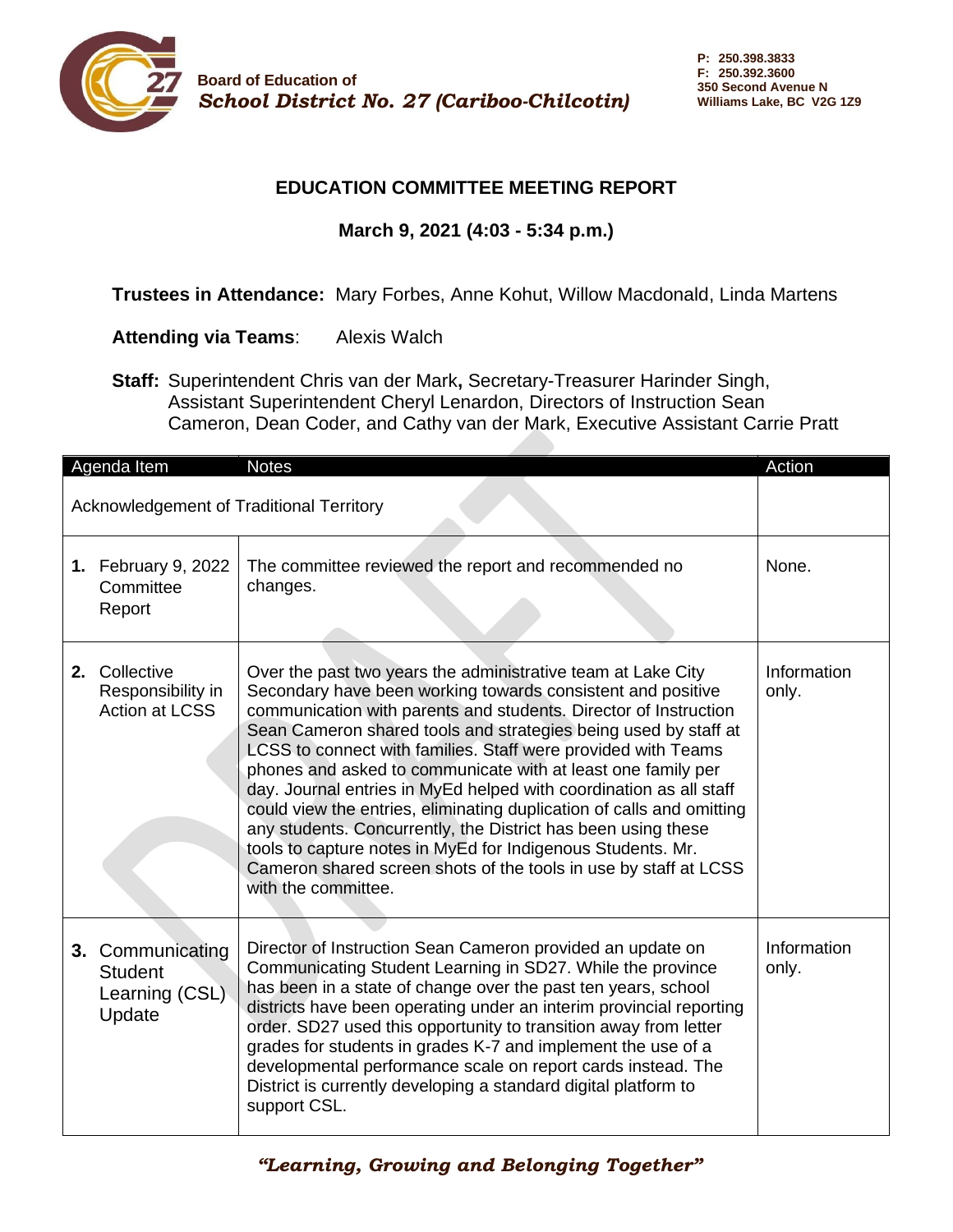

 $\mathbf{I}$ 

| 4. Erase Report it<br>Tool                         | Assistant Superintendent Cheryl Lenardon provided information<br>on erase – a strategy of the Ministry of Education for building safe<br>and caring school communities. Erase stands for expect respect<br>and a safe education. The erase website has resources and<br>information for students and families on safety, mental health,<br>bullying, racism, school safety, SOGI, and substance use. The<br>Report it Tool provides an online anonymous tool for reporting<br>concerns to the District's Safe School Coordinator. The erase link<br>is on the District and all school websites.                                                                                                                                                                                                                                                            |                                       |
|----------------------------------------------------|------------------------------------------------------------------------------------------------------------------------------------------------------------------------------------------------------------------------------------------------------------------------------------------------------------------------------------------------------------------------------------------------------------------------------------------------------------------------------------------------------------------------------------------------------------------------------------------------------------------------------------------------------------------------------------------------------------------------------------------------------------------------------------------------------------------------------------------------------------|---------------------------------------|
| 5. Comprehensive<br><b>School Health</b><br>Grants | Assistant Superintendent Cheryl Lenardon reported on<br>Comprehensive School Health Grants provided through Interior<br>Health. Funds can be used to designate a Health Promoting<br>School Coordinator, supplement the cost of hiring for this role, or<br>provide funding for health promoting initiatives within the school<br>district. The District received \$27,000 in funding this year and<br>reviewed 12 funding requests. \$22,125 in funds were awarded for<br>8 school projects including trauma-informed yoga, school garden<br>projects, healthy food preparation, an interpretive nature path,<br>blacktop hockey, sensory/physical literacy paths and school bikes.<br>Schools will share their initiatives on their school websites and<br>through posts on the district website under the applicable strategic<br>planning focus areas. | Information<br>only.                  |
| 6. Early Learning                                  | Director of Instruction Cathy van der Mark reported on early<br>learning changes and initiatives occurring as child care transitions<br>to the Ministry of Education – soon to be called the Ministry of<br><b>Education and Child Care.</b><br><b>Just B4</b> is a half-day licensed pre-school child care pay<br>for service program for four year olds.<br>Seamless Day Kindergarten - this program employs<br>certified early childhood educators to provide before/after<br>school care in K classrooms and to support learning<br>alongside the classroom teacher.<br>Early Childhood Educator (ECE) Dual Credit Program<br>- this program will give B.C. students a head start in their<br>post-secondary ECE studies (similar to current trades<br>offerings) while also helping to develop and boost the<br>future workforce in this sector.      | Information<br>only.                  |
| 7. Field Trip<br>Approval                          | The committee reviewed the field trip application from Lake City<br>Secondary-Columneetza for a wilderness backpacking trip to<br>Chunoz Ch'ed (Potato Mountain-Chilcotin Title Lands). Field Trips<br>considered high risk are reviewed and approved by the Board.                                                                                                                                                                                                                                                                                                                                                                                                                                                                                                                                                                                        | Referred to<br>Board for<br>approval. |

Τ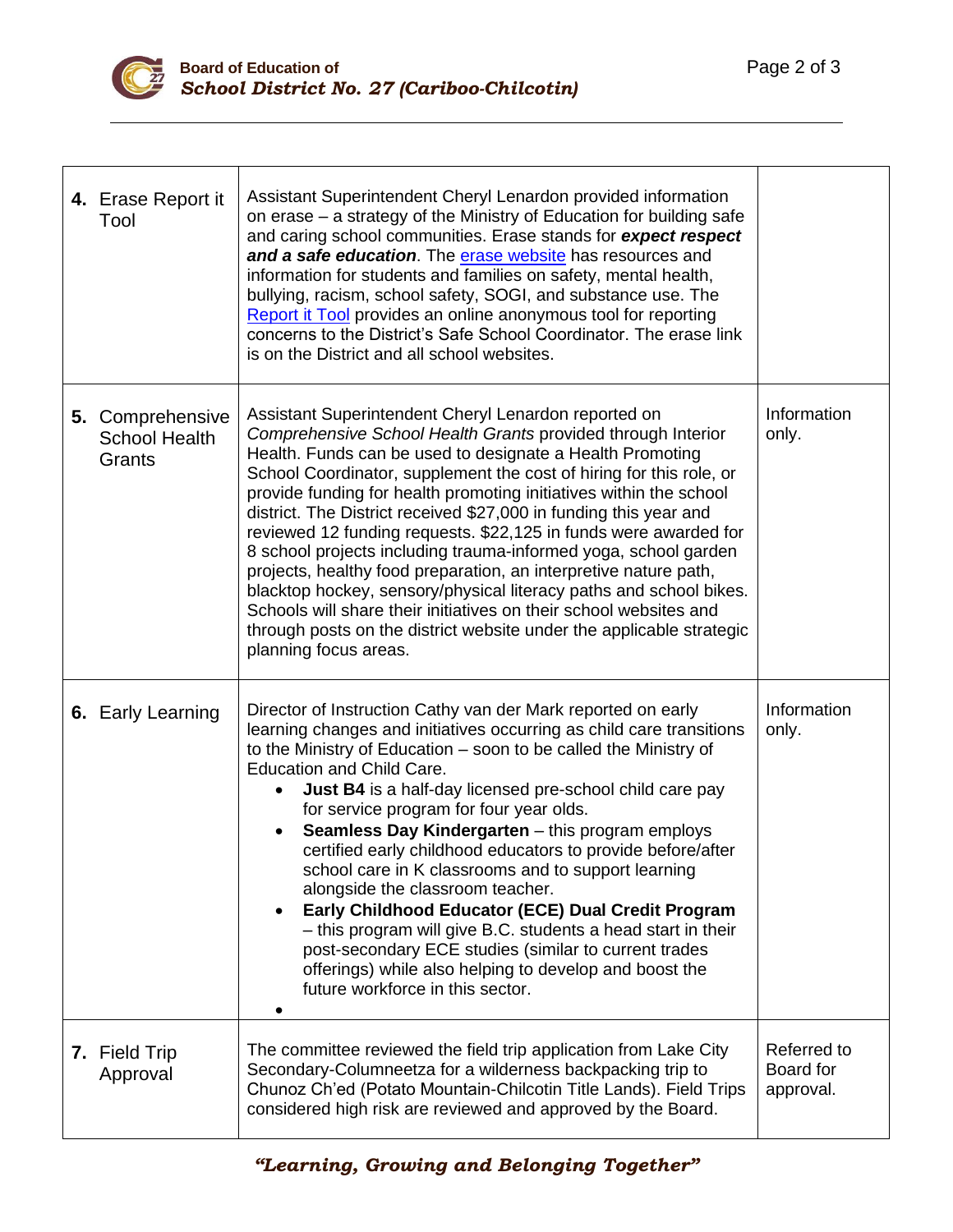

Proposed Future Meeting Dates:

| <b>MEETING</b>             | <b>DATE</b>    | TIME            | <b>LOCATION</b>     |
|----------------------------|----------------|-----------------|---------------------|
| <b>Education Committee</b> | April 13, 2022 | 4:00 p.m.       | <b>Board Office</b> |
| <b>Education Committee</b> | May 11, 2022   | $\pm 4:00$ p.m. | <b>Board Office</b> |
| <b>Education Committee</b> | June 15, 2022  | 4:00 p.m.       | <b>Board Office</b> |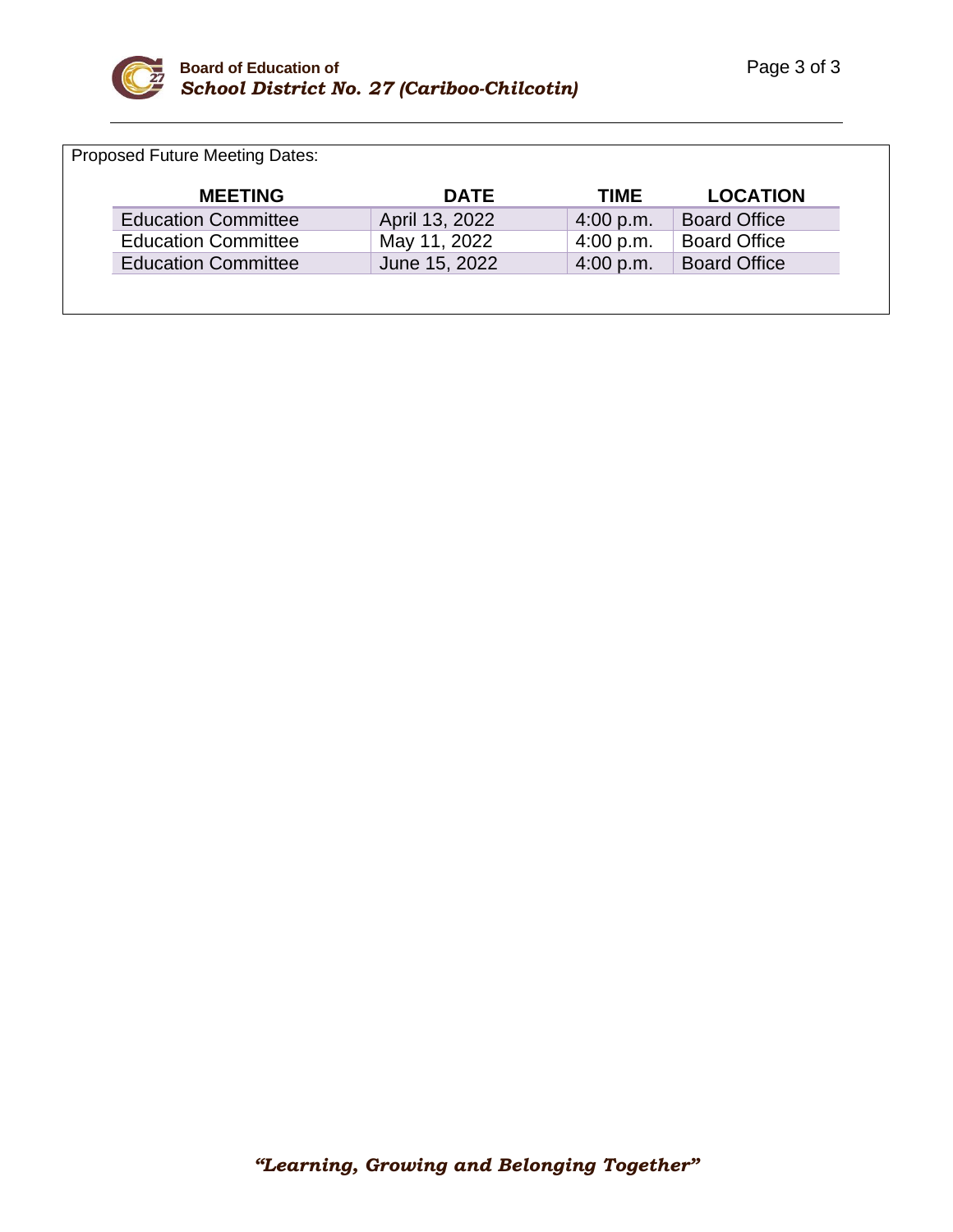<span id="page-4-0"></span>

**TO: Education Committee**

**FROM: Dean Coder**

**DATE: April 13, 2022**

**RE: Board/Authority Authorized Courses**

### **BACKGROUND**

Last January, PSO submitted two Board Authority/Authorized courses for approval. They have since been reviewed and are now being recommended for Board approval.

# **DISCUSSION**

# **HISTORY OF ROCK AND ROLL 12 COURSE SYNOPSIS:**

History of Rock and Roll 12 is a course that will provide students an opportunity to learn about and appreciate an important genre of contemporary music, rock and roll, and to be able to place rock music into a cultural, social, political and historical context.

The course will cover several styles and trends in rock, and through these trends, the course will examine the impact on society not only in North America, but on a global scale. In addition, students, will discover the correlation between rock's roots and history and the popular music of today a thread of influence that runs from Elvis to Justin Bieber. History of Rock and Roll 12 will begin by examining rock's blues, soul, country, and gospel roots, the 'Big Bang' of the 1950's and the corporate, social and political backlash against it, and will examine perhaps the most important era in popular music, the 1960's, a volatile era of social and political change. The course will cover styles as varied as heavy metal, disco, and grunge, and their impact on a global scale. The course will look at the 1980's and the advent of the music video era and its positive and negative impact on the music industry and will conclude with student-generated and presented units on more recent trends such as rap and hip-hop, alternative, and rock in the 21st Century.

Students are exposed to some form of rock and roll on a regular, if not, daily basis, but this course will enhance both their appreciation and their ability to listen and discuss critically the music in a historical context and also understand the running thread between rock's history and the popular music of today.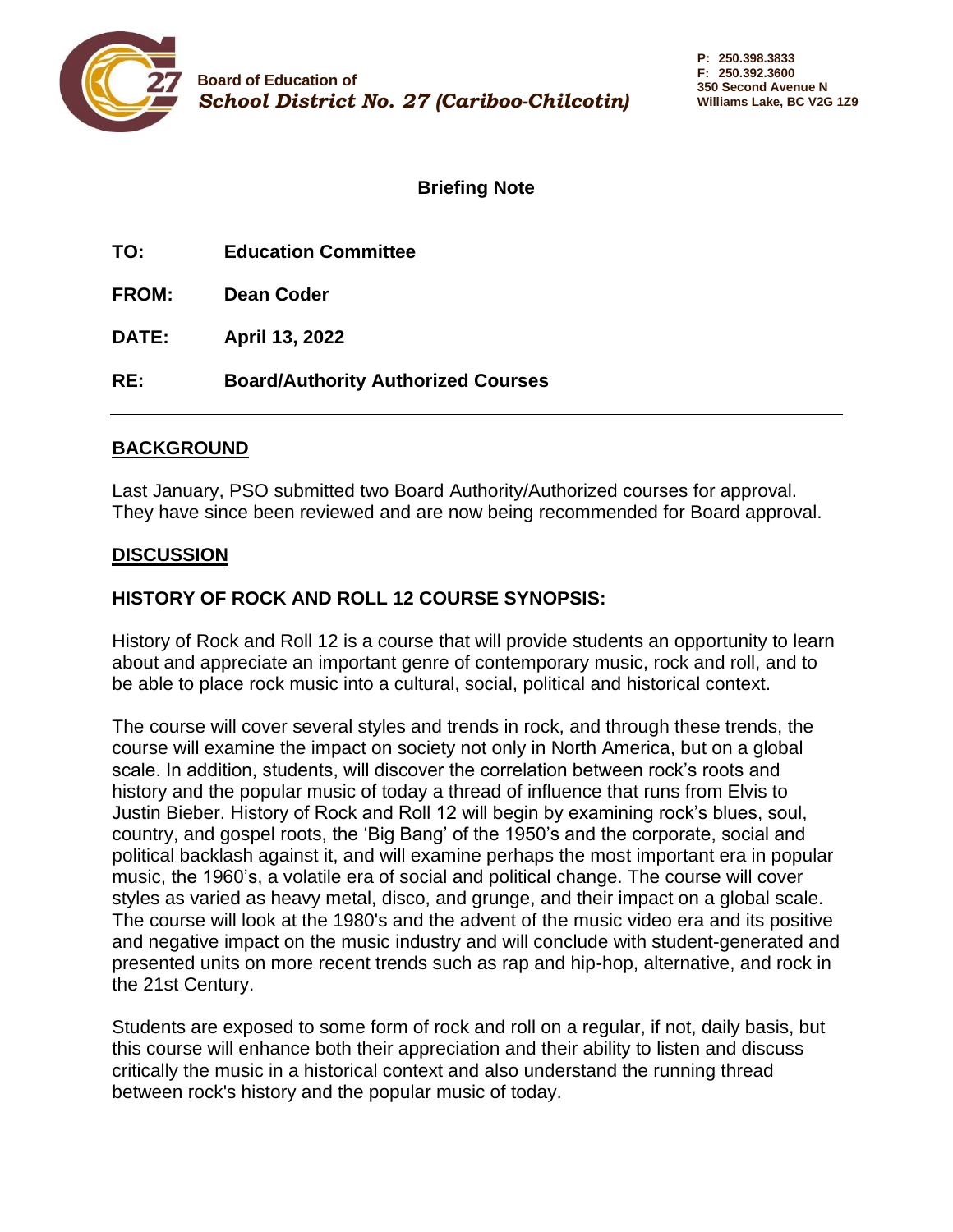

### **AVIATION 12 COURSE SYNOPSIS:**

The Aviation 12 course is designed to acquaint students with the large number of job and career opportunities offered in the aviation and aerospace industry. The course is also designed to acquaint students with the knowledge, skills, and attitudes relevant to the workplace. Students will have the opportunity to research and explore the history of aviation, theory of flight, aircraft design, construction, and maintenance, aircraft operations, air law, meteorology, navigation and communication, airmanship and safety issues related to aircraft operations. The course is also designed to give students the knowledge, skills, and tools necessary to plan their careers in an informed manner. Units and lessons will provide students with a varied learning experience; instructional strategies and course content will incorporate hands on learning, research, field trips, guest speakers, lab work and experimentation, individual and group projects, recommended readings, class discussions…etc. The course also serves to co-ordinate learning in mathematics, science, geography, metal, and drafting areas.

#### **RECOMMENDATION**

That the Board approve the two Board/Authority Approved Courses as presented.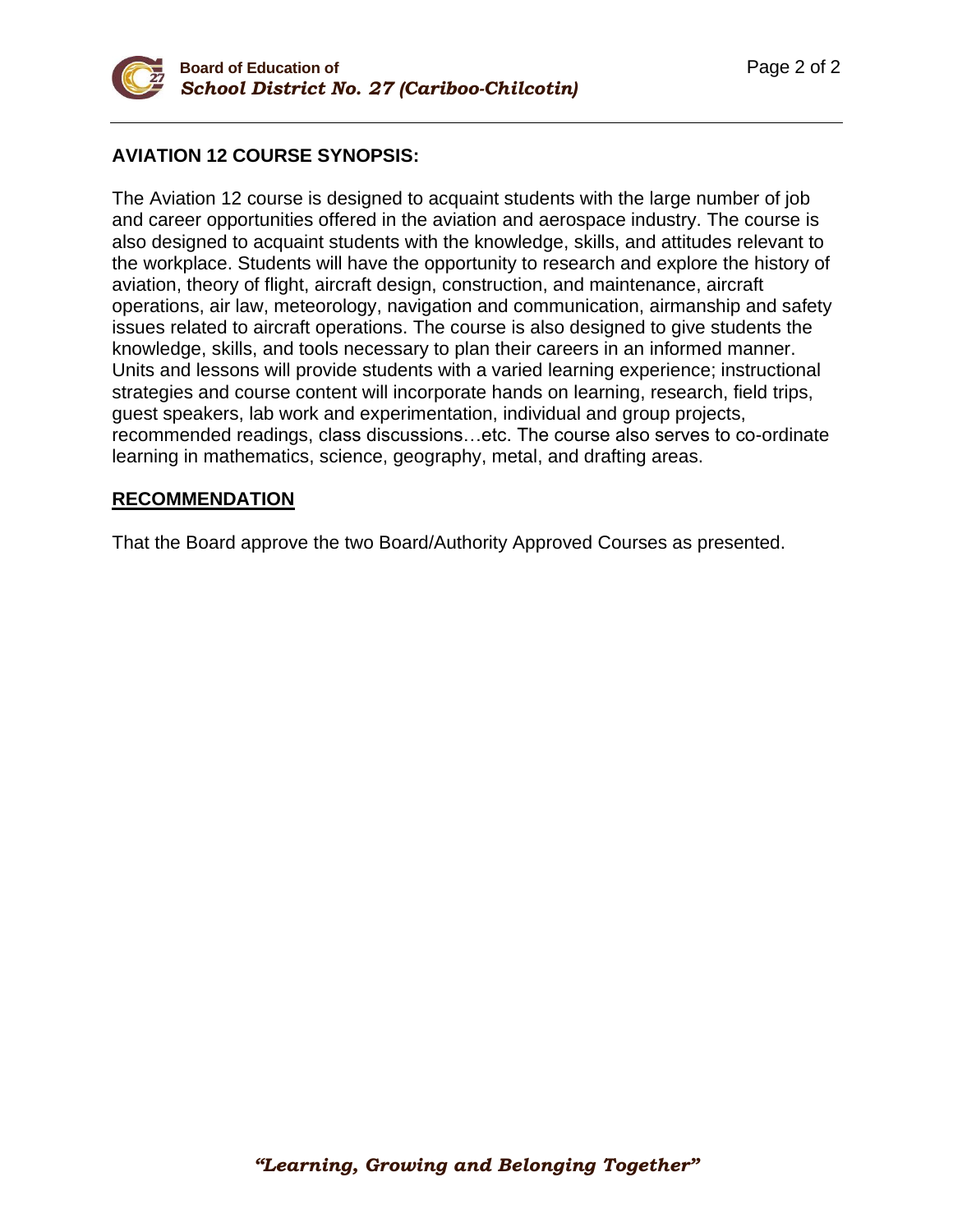<span id="page-6-0"></span>

# Board/Authority Authorized Course: History of Rock and Roll

| Developed by:                                                    | <b>Date Developed:</b>                                       |
|------------------------------------------------------------------|--------------------------------------------------------------|
| Bryan Ardiel (PSO) / Christopher Parker (SD No. 61)              | Nov. 2018                                                    |
|                                                                  |                                                              |
| <b>School Name:</b>                                              | <b>Principal's Name:</b>                                     |
| Peter Skene Ogden Secondary                                      | <b>Geoff Butcher</b>                                         |
|                                                                  |                                                              |
| <b>Superintendent Approval Date (for School Districts only):</b> | <b>Superintendent Signature (for School Districts only):</b> |
|                                                                  | Chris van der Mark                                           |
|                                                                  |                                                              |
| <b>Board/Authority Approval Date:</b>                            | <b>Board/Authority Chair Signature:</b>                      |
|                                                                  | <b>Ciel Patenaude</b>                                        |
|                                                                  |                                                              |
| <b>School District/Independent School Authority Name:</b>        | <b>School District/Independent School Authority Number:</b>  |
| School District No. 27                                           | 27                                                           |
|                                                                  |                                                              |
| <b>Course Name:</b>                                              | <b>Grade Level of Course:</b>                                |
| History of Rock and Roll                                         | 12                                                           |
|                                                                  |                                                              |
| <b>Number of Course Credits:</b>                                 | <b>Number of Hours of Instruction:</b>                       |
| 4 per semester                                                   | 120 hours per semester                                       |
|                                                                  |                                                              |

## **Special Training, Facilities or Equipment Required:**

Standard school learning space, access to projector and speakers.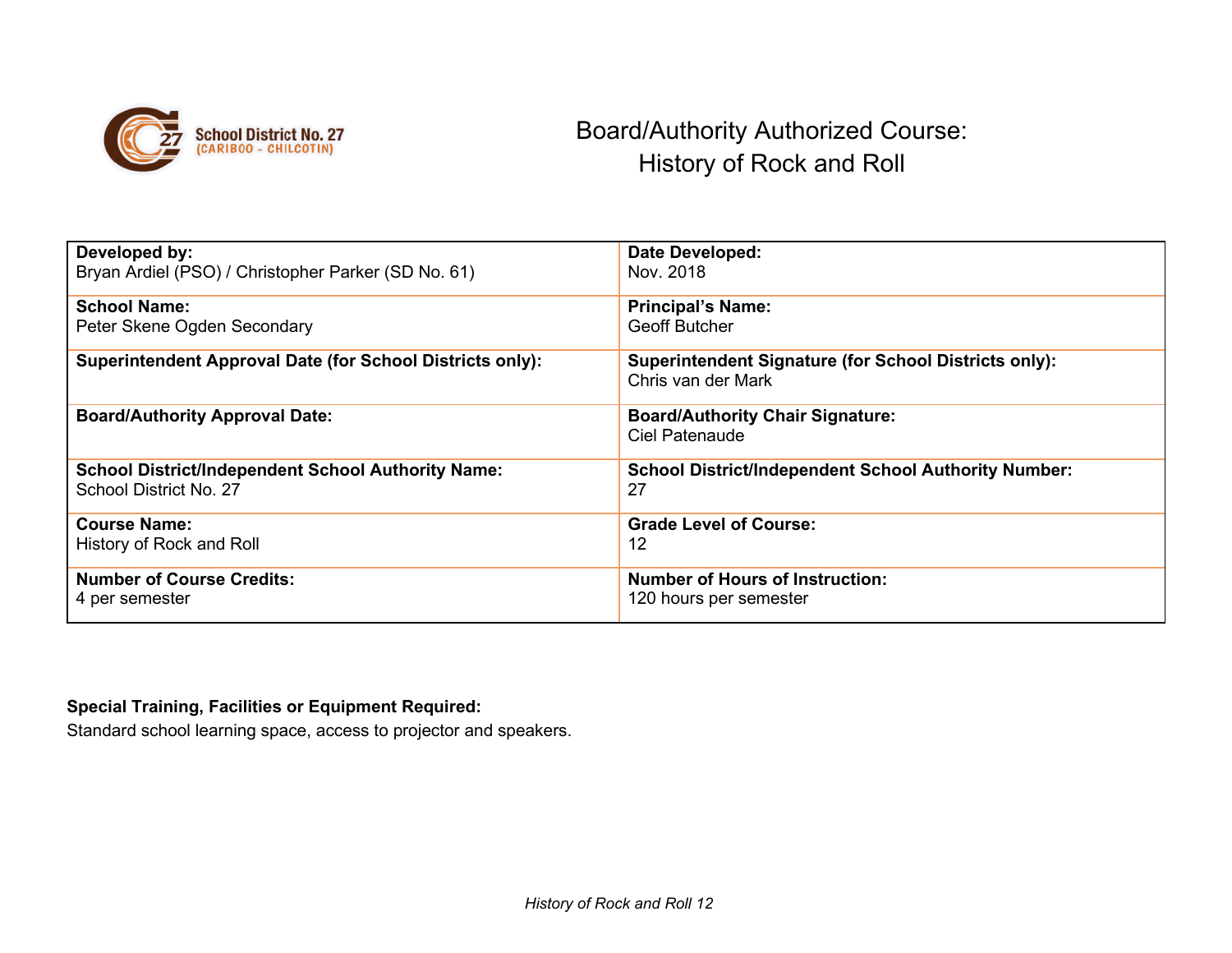#### **Course Synopsis:**

History of Rock and Roll 12 is a course that will provide students an opportunity to learn about and appreciate an important genre of contemporary music, rock and roll, and to be able to place rock music into a cultural, social, political and historical context. The course will cover several styles and trends in rock, and through these trends, the course will examine the impact on society not only in North America, but on a global scale. In addition, students, will discover the correlation between rock's roots and history and the popular music of today-a thread of influence that runs from Elvis to Justin Bieber. History of Rock and Roll 12 will begin by examining rock's blues, soul, country and gospel roots, the 'Big Bang' of the 1950's and the corporate, social and political backlash against it, and will examine perhaps the most important era in popular music-the 1960's-a volatile era of social and political change. The course will cover styles as varied as heavy metal, disco, and grunge, and their impact on a global scale. The course will look at the 1980's and the advent of the music video era and its positive and negative impact on the music industry, and will conclude with student-generated and presented units on more recent trends such as rap and hip-hop, alternative, and rock in the 21st Century.

Students are exposed to some form of rock and roll on a regular, if not, daily basis, but this course will enhance both their appreciation and their ability to listen and discuss critically the music in a historical context and also understand the running thread between rock's history and the popular music of today.

#### **Goals and Rationale:**

This course was developed to encourage students to explore rock music and the impact it has had on society. Through this course, students will learn how past generations of young people expressed themselves through music, how this music was not only a reflection of society, but also how it influenced the politics of a generation and therefore the political landscape on a global scale. Students will be encouraged to relate this to their own experiences and will appreciate and understand the history of rock music and how it has changed the world.

#### **Aboriginal Worldviews and Perspectives:**

- **The Power of Story** allowing and giving students opportunities to apply and demonstrate the skills associated with oral storytelling and the use of metaphor
- **Experiential Learning** embrace learner-centered practice and interact with students to ascertain their strengths and preferences when it comes to learning experiences
- Learning is embedded in memory, history, and story
- Learning requires exploration of one's identity
- Learning recognizes the role of indigenous knowledge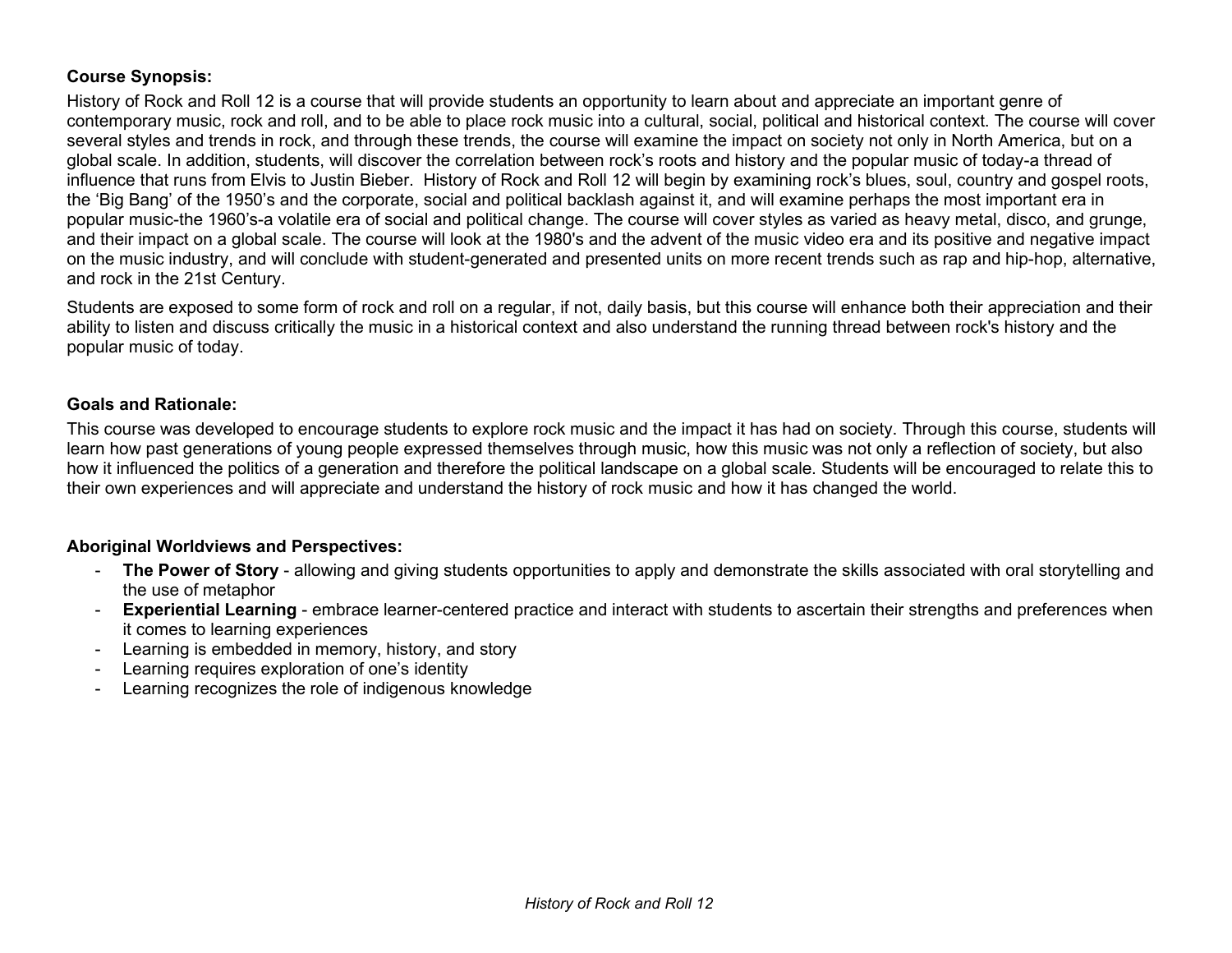# **BIG IDEAS**

# **Learning Standards**

| <b>Curricular Competencies</b>                                                                                                                                                                                            | <b>Content</b>                                                                                                       |
|---------------------------------------------------------------------------------------------------------------------------------------------------------------------------------------------------------------------------|----------------------------------------------------------------------------------------------------------------------|
| Students are expected to do the following:                                                                                                                                                                                | Students are expected to know the following:                                                                         |
| - Use <b>historic inquiry processes</b> and skills to: ask questions; gather,<br>interpret, and analyze data and ideas from a variety of sources; and<br>communicate findings and decisions                               | Factors that explain the explosion of a genre in a<br>decade - refer to elaboration<br>(e.g. Rock and Roll in 1950s) |
| Assess the significance of people, locations, events, and developments,<br>$\overline{a}$<br>and compare varying perspectives on their historical significance at<br>particular times and places, and from group to group | The significant historical events that coincide with<br>major artists and genres                                     |
| Analyze, critique, assess how music is reflected through history                                                                                                                                                          | Significant role played by technology and musical<br>instruments of a musical genre                                  |
| Analyze, critique and assess how music influences historical events of<br>each decade                                                                                                                                     | <b>Indigenous Artists</b> and their impact on the musical<br>genre                                                   |
| examine the social and cultural factors that synthesized to create a new<br>$\overline{a}$<br>form of music in each decade (1950s-present day)                                                                            | The important role of women in the development of<br>a musical genre                                                 |
| Assess how music has been a vehicle of expression by those who have<br>$\blacksquare$<br>been discriminated against (e.g. African -Americans, Indigenous Peoples<br>of the World)                                         | how music affects a <b>student's individuality</b> and<br>views of the world/society                                 |
| Explain how musicians use their craft as a means of <b>social commentary</b>                                                                                                                                              |                                                                                                                      |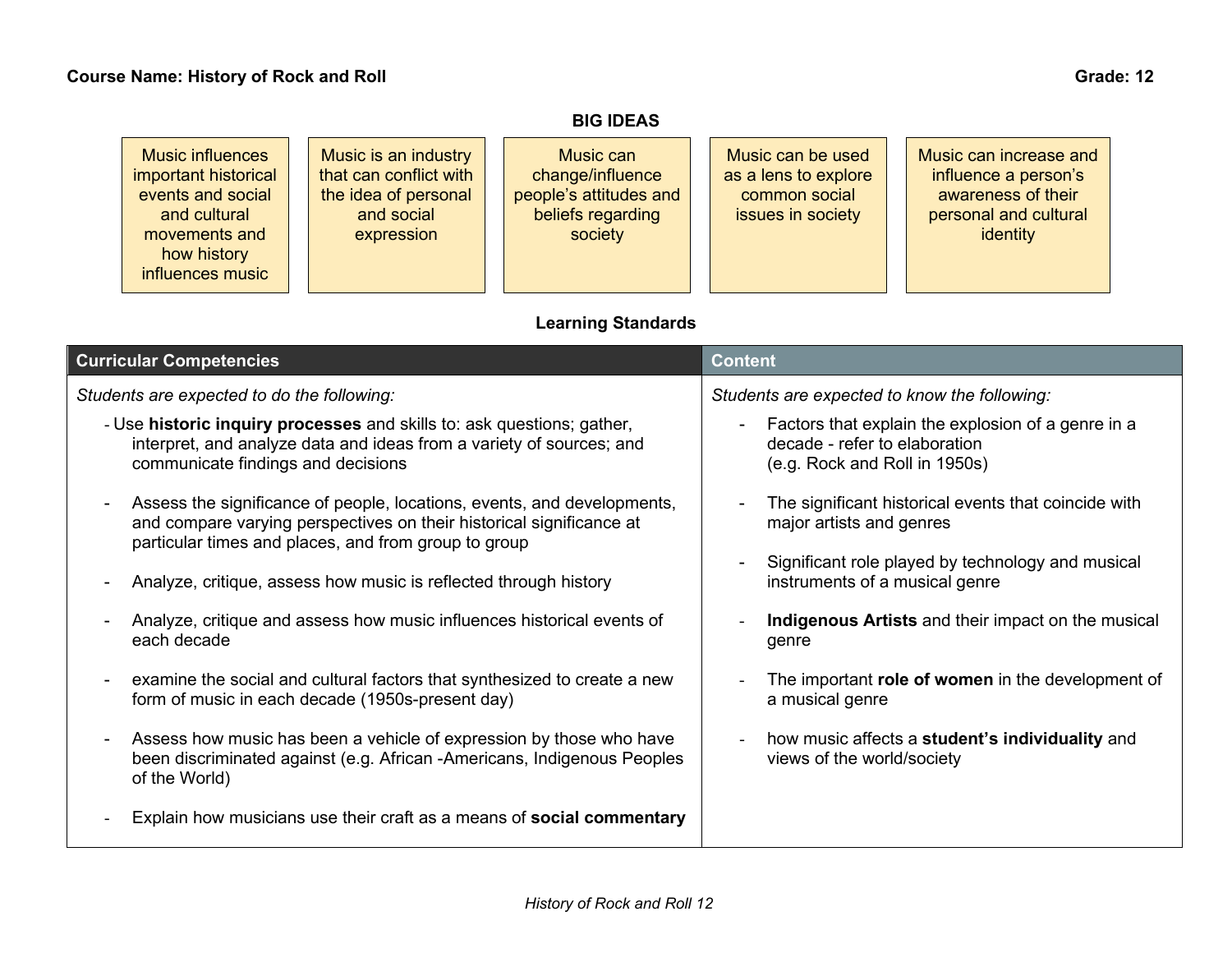| dividuality<br>nauir<br>usic<br>now<br>ar<br>mı<br>anects<br>inrouar<br>roret<br>ıno<br>TILE |  |
|----------------------------------------------------------------------------------------------|--|
| project<br>based/individualized<br>pased                                                     |  |

**Curricular Competencies – Elaborations**

**Historical inquiry process**: process used by leading historical questions, analysing primary and secondary sources, and citing historical evidence

**Social commentary:** artists commenting on issues currently facing society through their music

#### **Content – Elaborations**

**Indigenous Artists** e.g Jimi Hendrix, Robbie Robertson, Link Wray, Buffy Sainte-Marie

**Factors that contribute to the explosion of a genre in a decade:** social, economic and cultural factors that shape that particular decade (e.g. 1970s - development of punk due to the economic depression and feeling of displacement and apathy in Britain)

**Student's individuality** and views of the world/society - students will explore their own individual tastes and preferences in music and explore an artist through a personalized/inquiry based project - students then deliver this information to their fellow students

**Role of Women -** in a male-dominated industry, how women broke through long-established barriers, with empowered women being feminine but also strong figures and how they are important role models for young women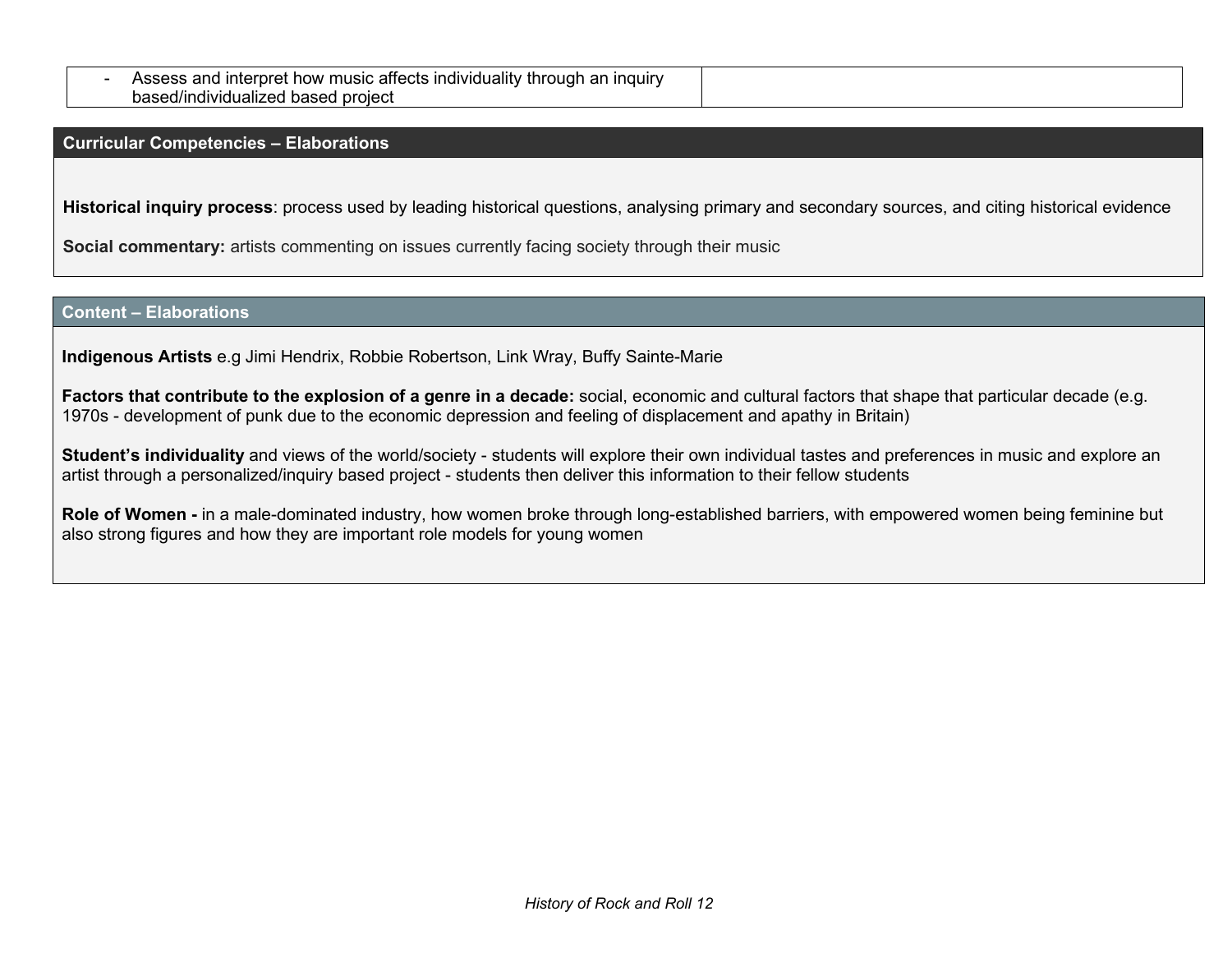# **Recommended Instructional Components:**

| Unit           | <b>Title</b>                                                                              | <b>Discussion Topics</b>                                                                                                                                                                                                |
|----------------|-------------------------------------------------------------------------------------------|-------------------------------------------------------------------------------------------------------------------------------------------------------------------------------------------------------------------------|
|                | Foundations of Rock & the 'Big Bang'                                                      | Social and Cultural factors that created Rock & Roll<br>Rise of original icons of 1950s rock - Elvis, Chuck Berry etc.<br>Rise of 'the teenager' as a powerful demographic<br>Rock & Roll as an expression of rebellion |
| $\overline{2}$ | Teen Idols, Doo-Wop, and Motown                                                           | Rise of the music industry and how it 'created' artists<br>Influence of Motown and the voice it gave African- American musicians<br>Change in music style to a softer melodic tone                                      |
| 3              | The rise of the songwriter, Beach Music,<br>Bob Dylan, the Beatles & the British Invasion | Influence of Beach Music<br>Importance of lyrics and themes of songs (social commentary)<br>Impact of 'British Invasion'                                                                                                |
| 4              | America's Response to Britain, and<br>Psychedelia to Woodstock                            | America's response to British Invasion<br>The influence of music, and substance use/abuse on the Psychedelic Era<br>Woodstock as a social and cultural phenomenon                                                       |
| 5              | Hard Rock, Early Heavy Metal, and Glam<br>Rock of the 1970's                              | Change from 'Idealism of 1960s' to the 'Excess of the 1970s'<br>Heavy Instrumentation and Theatrics during the 1970's genre                                                                                             |
| 6              | Punk, New Wave, MTV and the explosion<br>of music videos                                  | Punk Music: Social Disintegration in Britain<br>MTV: Birth of Music Video                                                                                                                                               |
| $\overline{7}$ | Disco and the Emergence of Women<br>in Rock                                               | Studio 54<br><b>Substance Abuse</b><br>Role of Powerful Women in Music<br>- e.g. Aretha Franklin, Donna Summer, Blondie, Pat Benatar, Janis Joplin                                                                      |
| 8              | Hard Rock Resurfaces, Hair Metal, and<br>Grunge                                           | Rebirth of Hard Rock: Impact of Major Artists<br>Grunge and the Seattle Scene                                                                                                                                           |
| 9              | <b>Rock Cares: Charities and Causes</b><br>(Live Aid, Concert for New York, etc.)         | Influence of Music and the Birth of Charities to Change the World<br>Live Aid, Farm Aid, The Concert for New York                                                                                                       |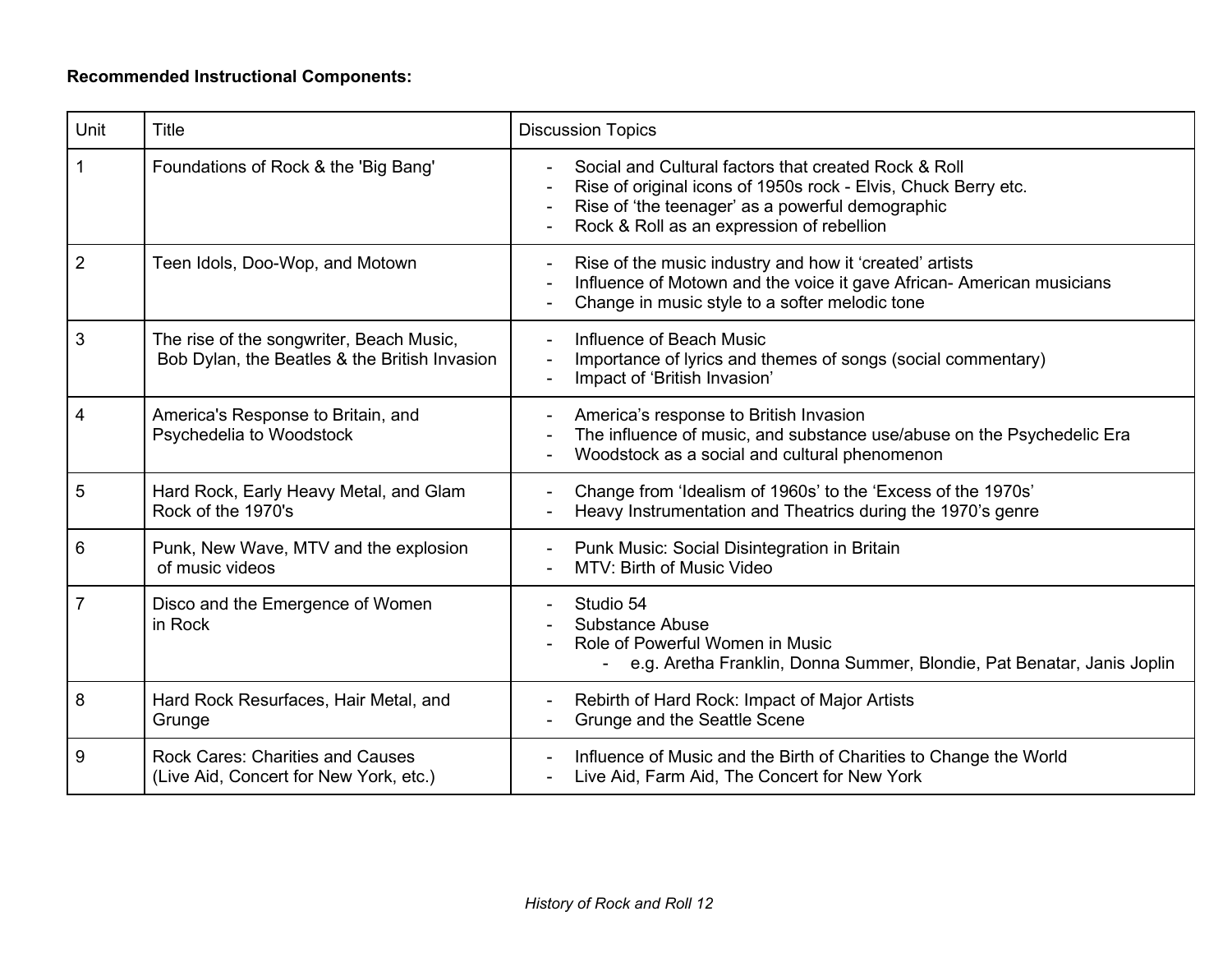| 10  | Canada's Role in Rock and the role of North<br>America's Indigenous Rock Musicians | Impact of Canadian Artists<br>Role of Indigenous Musicians and how Indigenous issues have impacted the<br><b>Rock Music World</b> |
|-----|------------------------------------------------------------------------------------|-----------------------------------------------------------------------------------------------------------------------------------|
| -11 | Rap, Hip-Hop, Alternative, and Rock into<br>the 21st Century                       | Individualized Inquiry Project by students delivered as instruction to the class                                                  |

#### **Recommended Assessment Components: Ensure alignment with the [Principles of Quality Assessment](https://curriculum.gov.bc.ca/assessment-info)**

Students will be evaluated by a variety of means, including self and peer assessment, written assignments and quizzes, oral/listening assignments, an inquiry based learning project, and as a final component, a digital portfolio on a/an artist(s) or genre(s) of their choosing.

| <b>Potential Course Breakdown</b>                             |     |     |
|---------------------------------------------------------------|-----|-----|
| Discussion and Participation Groups                           |     | 30% |
| Assignments                                                   |     | 30% |
| Tests (written in groups)                                     |     | 20% |
| Final Project (Individualized inquiry-based learning project) | 20% |     |

#### **Learning Resources:**

- Katherine Charleton, *Rock Music Styles: A History*, 4th edition McGraw-Hill Publishing
- Anthony DeCurtis, *The Rolling Stone Illustrated History of Rock & Roll: The Definitive History of the Most Important Artists and Their Music.* 3rd edition. New York: Random House
- David P. Szatmary, *Rockin' in Time.* 6<sup>th</sup> edition. Prentice Hall
- David Brackett, ed., *The Pop, Rock, and Soul Reader: Histories and Debates,* Oxford University Press
- various online websites and articles
- various YouTube clips (performances, interviews, documentaries)
- Clips from the following films may be used:

Films: *The Wild One, Blackboard Jungle, The Girl Can't Help It, Jailhouse Rock, The Buddy Holly Story, American Graffiti, A Hard Day's Night*

● Songs from the following albums may be used:

*Elvis Presley, The Freewheelin' Bob Dylan, The Times They Are a' Changin', Pet Sounds, Please Please Me, Revolver, Sgt. Pepper's Lonely Hearts Club Band, Who's Next, The Doors, Are You Experienced, Disraeli Gears, Led Zeppelin, Led Zeppelin II, Led Zeppelin IV, Paranoid, The Wall, The Dark Side of the Moon, Born to Run, A Night at the Opera, London Calling, Thriller, Synchronicity, Eliminator, Saturday Night Fever, Back in Black, Van Halen, British Steel, The Number of the Beast, Metallica, Nevermind, American Woman, Harvest, Reckless*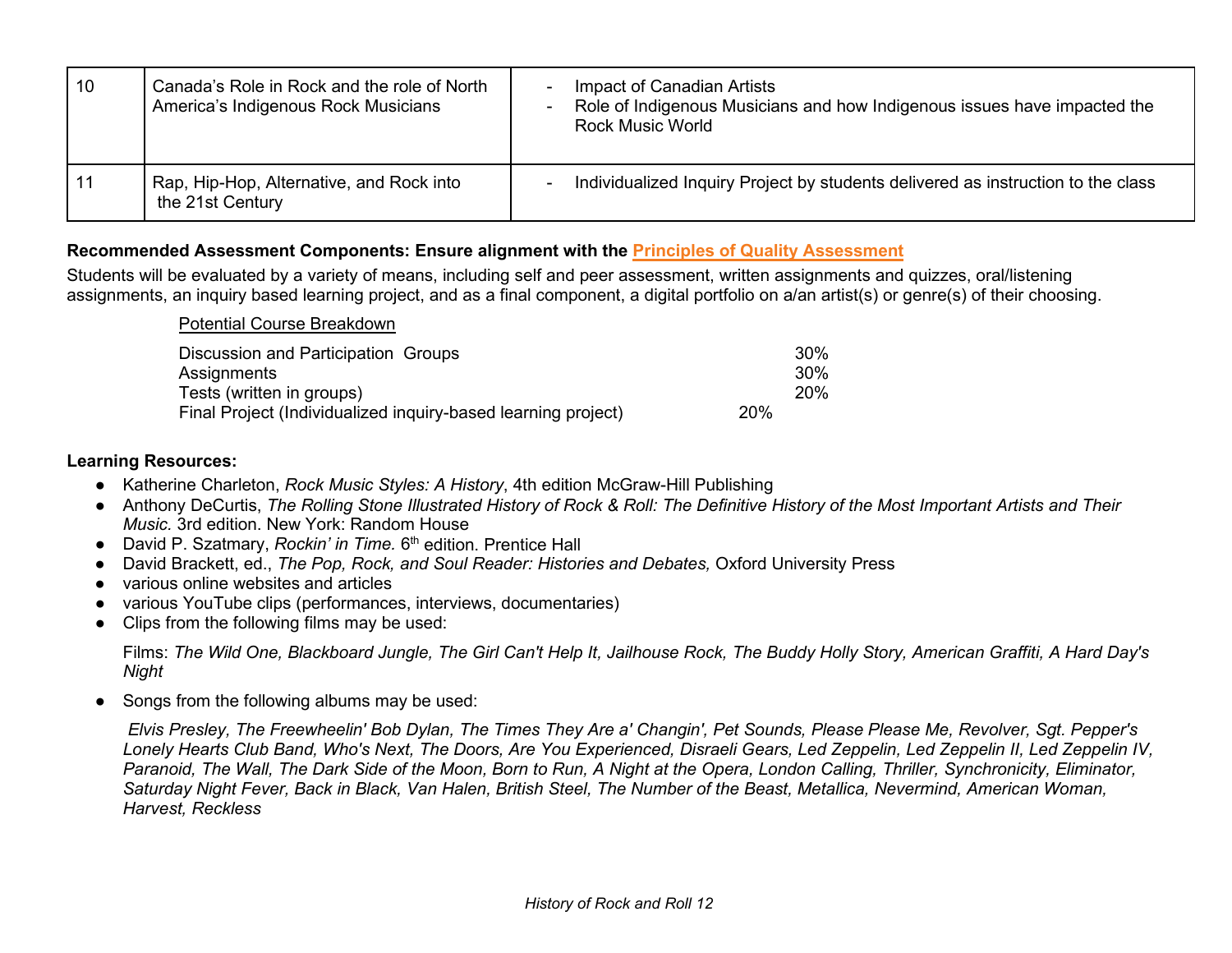<span id="page-12-0"></span>

| <b>School District/Independent School Authority Name:</b>        | <b>School District/Independent School Authority Number:</b>  |
|------------------------------------------------------------------|--------------------------------------------------------------|
| School District 27 Cariboo-Chilcotin                             | SD No. 27                                                    |
|                                                                  |                                                              |
| Developed by:                                                    | Date Developed:                                              |
| lan Watson                                                       | January 10, 2020                                             |
|                                                                  |                                                              |
| <b>School Name:</b>                                              | <b>Principal's Name:</b>                                     |
| Peter Skene Ogden Secondary School                               | <b>Geoff Butcher</b>                                         |
|                                                                  |                                                              |
| <b>Superintendent Approval Date (for School Districts only):</b> | <b>Superintendent Signature (for School Districts only):</b> |
|                                                                  | Chris van der Mark                                           |
|                                                                  |                                                              |
| <b>Board/Authority Approval Date:</b>                            | <b>Board/Authority Chair Signature:</b>                      |
|                                                                  | Ciel Patenaude                                               |
|                                                                  |                                                              |
| <b>Course Name:</b>                                              | <b>Grade Level of Course:</b>                                |
| <b>Aviation 12</b>                                               | 12                                                           |
|                                                                  |                                                              |
| <b>Number of Course Credits:</b>                                 | <b>Number of Hours of Instruction:</b>                       |
| 4                                                                | 120                                                          |
|                                                                  |                                                              |
|                                                                  |                                                              |

#### **Board/Authority Prerequisite(s):**

none

### **Special Training, Facilities or Equipment Required:**

Aviation background, knowledge and interest in the aviation/aerospace industry; a classroom or shop facility suitable for students to work on projects that involves the use small tools; navigation and meteorology charts, protractors, rulers, calculators, compasses; a class set of the textbook, *From the Ground Up,*  wind tunnel and donated aircraft parts to support learning.

### **Course Synopsis:**

The Aviation 12 course is designed to acquaint students with the large number of job and career opportunities offered in the aviation/aerospace industry. It is also designed to acquaint students with the knowledge, skills and attitudes relevant to the work place. Students will have the opportunity to research and explore the history of aviation, theory of flight, aircraft design, construction, and maintenance, aircraft operations, air law, meteorology, navigation and communication, airmanship and safety issues related to aircraft operations. The course is also designed to give students the knowledge, skills and tools necessary to plan their

#### *BAA Course Framework Template*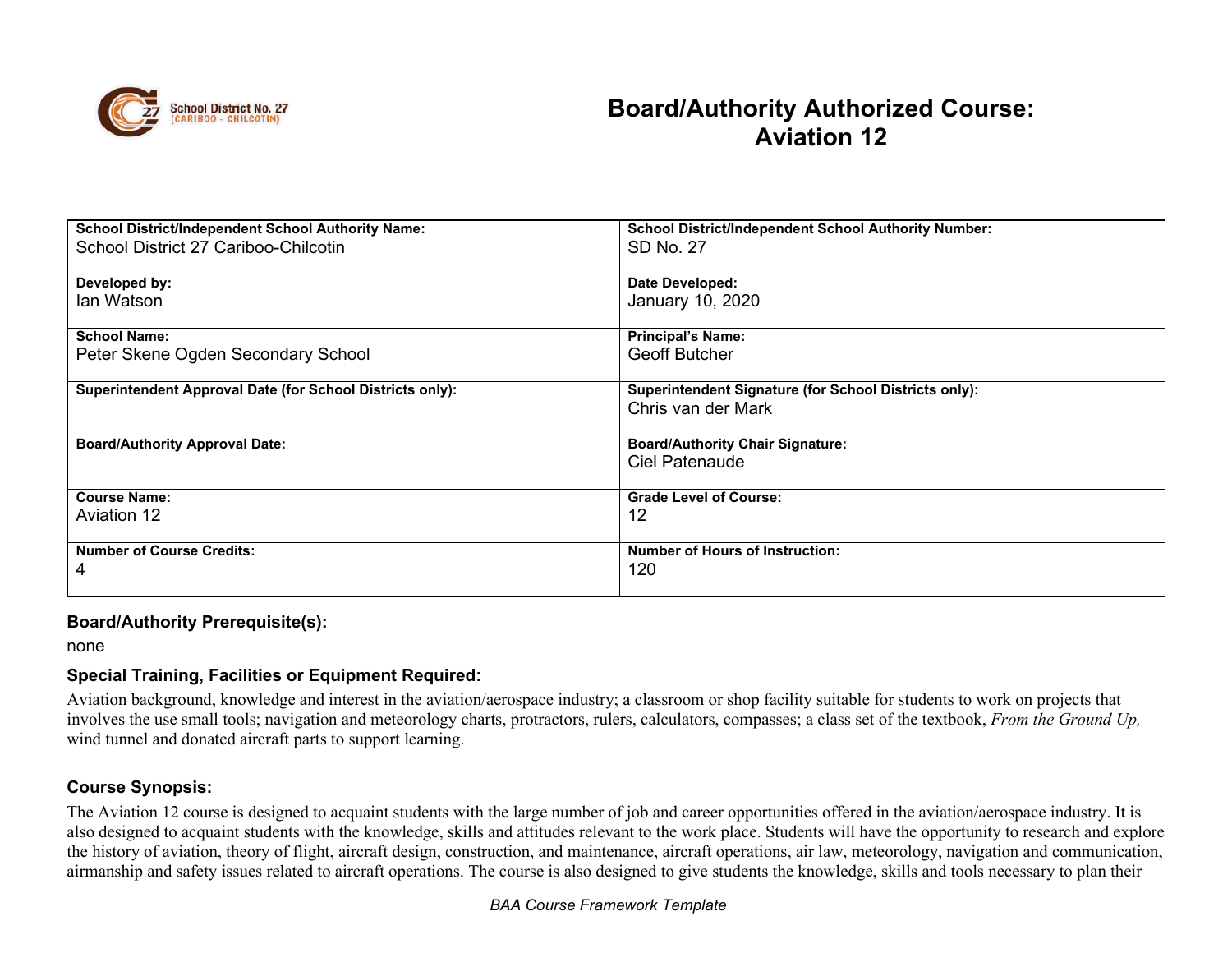

careers in an informed manner. Units and lessons will provide students with a varied learning experience; instructional strategies and course content will incorporate hands on learning, research, field trips, guest speakers, lab work and experimentation, individual and group projects, recommended readings, class discussions…etc. The course also serves to co-ordinate learning in mathematics, science, geography, metal, and drafting areas.

#### **Goals and Rationale:**

The goals of the Aviation 12 course are to: 1) acquaint students with the growing number of occupations and career opportunities in the aviation/aerospace industry; 2) acquaint students with the knowledge, skills, and attitudes relevant to the work place and 3) give students the educational tools necessary to plan their careers in an informed manner.

#### **Aboriginal Worldviews and Perspectives:**

Aviation 12 shares a variety of Aboriginal Worldviews and Perspectives:

- Learning is understanding identity and one's relationship with the external environment
- Learning requires exploration of one's own identity.
- Learning involves recognizing the consequences of one's actions.
- Learning involves generational roles and responsibilities.
- Learning involves the teacher as facilitator of a student-centered course
- Learning ultimately supports the well-being of the self, the family, the community, the land, the spirits, and the ancestors.
- Learning is holistic, reflective, experiential, and relational (focused on connectedness, on reciprocal relationships, and a sense of place).
- Learning recognizes the role of indigenous knowledge.
- Learning is embedded in memory, history, and story.
- Learning involves patience and time.
- Learning involves recognizing that some knowledge is sacred and only shared with permission and/or in certain situations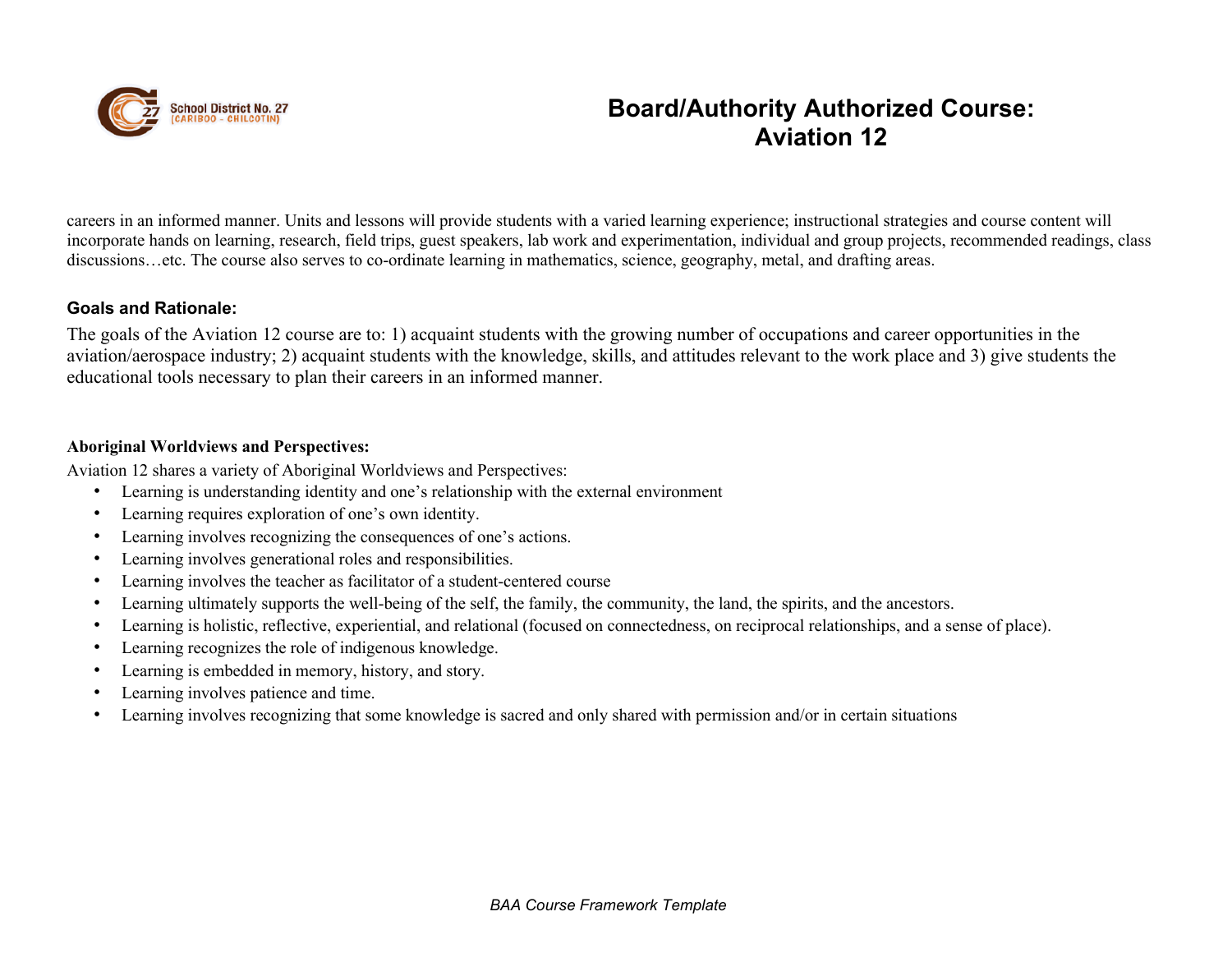

# **Course Name: Aviation 12** Grade:



# **Learning Standards**

| <b>Curricular Competencies</b>                                                                                                                                                                                                                                                                                                                                                                                                                                                                                                                                                                                                                                                                                                                                                                                                                                                                | Content                                                                                                                                                                                                                                                                                                                                                                                      |
|-----------------------------------------------------------------------------------------------------------------------------------------------------------------------------------------------------------------------------------------------------------------------------------------------------------------------------------------------------------------------------------------------------------------------------------------------------------------------------------------------------------------------------------------------------------------------------------------------------------------------------------------------------------------------------------------------------------------------------------------------------------------------------------------------------------------------------------------------------------------------------------------------|----------------------------------------------------------------------------------------------------------------------------------------------------------------------------------------------------------------------------------------------------------------------------------------------------------------------------------------------------------------------------------------------|
| • Students are expected to do the following:                                                                                                                                                                                                                                                                                                                                                                                                                                                                                                                                                                                                                                                                                                                                                                                                                                                  | Students are expected to know the following:                                                                                                                                                                                                                                                                                                                                                 |
| . Research, explore and obtain exposure to the various aviation related careers<br>(airplane pilot, aircraft mechanic, air traffic control, electronic technician,<br>meteorologist, flight instructor, flight dispatcher, station manager, schedule<br>coordinator, food services, customer service, reservations, flight attendant,<br>regional control centers, federal aviation administration, airport director, public<br>relations, customsetc.).<br>• Research and explore career trends and opportunities.<br>• Explore basic career responsibilities and expectations.<br>. Research and explore educational requirements.<br>• Examine the nature of the various careers: wages, salary, employment benefits,<br>advancement, working conditions, mobilityetc.<br>• Gather and interpret the information required to make informed educational, career,<br>and personal decisions. | The Airplane<br>Aircraft Components {Parts of an airplane}.<br>$\bullet$<br>Control Systems and Materials {Control Systems, Cabin<br>$\bullet$<br>Pressurization, Construction Materials, Loads and Load<br>Factors, Logbooks, and Inspections.<br>Aircraft Classes and Categories {Normal, Utility,<br>Aerobatics, Commuter, Transport, and Additional<br>Categories }.<br>Theory of Flight |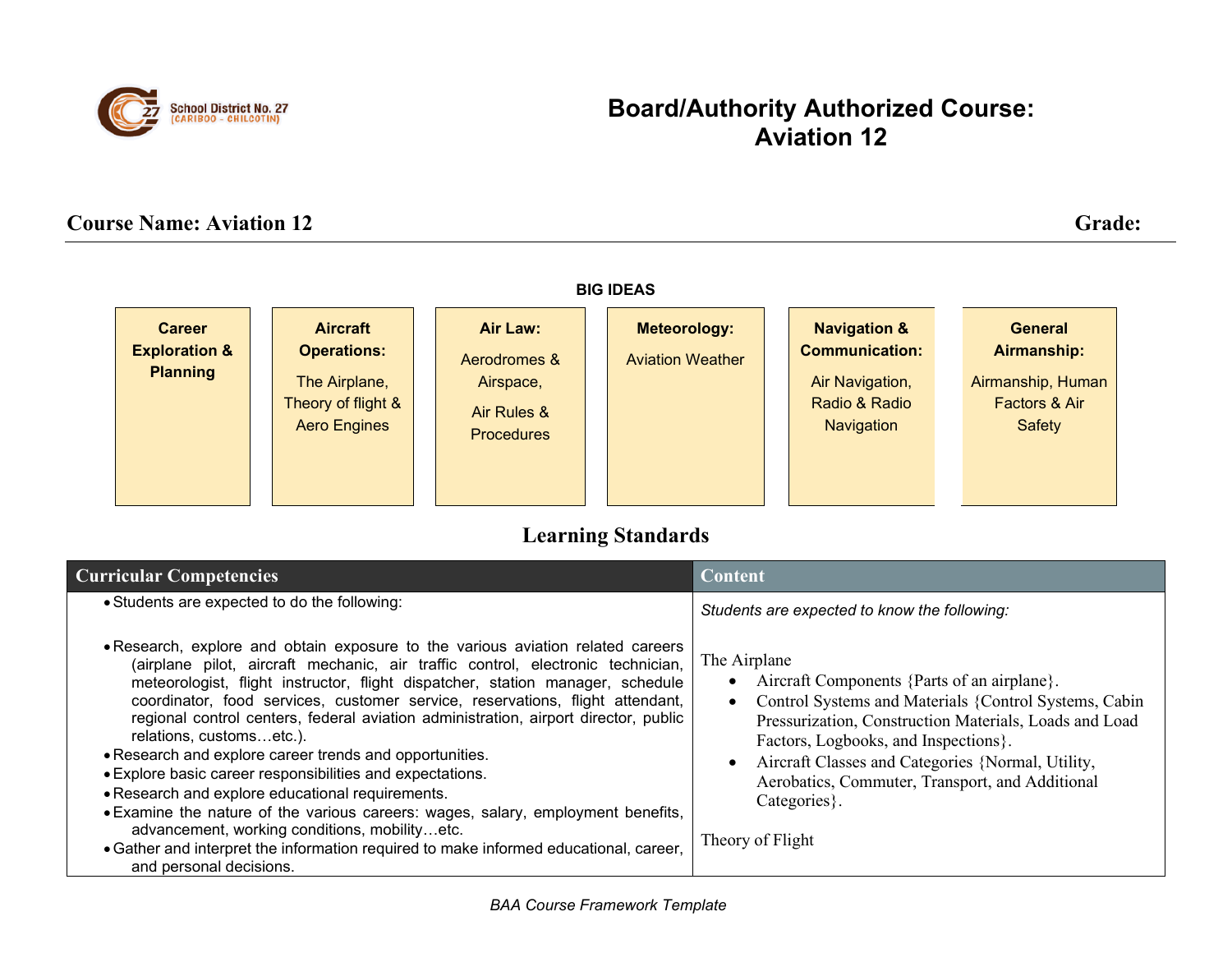

By-Pass, Turbofan Engines, Thrust Reversal}.

| . Use information to implement their educational, career, and personal plans.<br>. Build networks of resources to support their educational, career, and personal goals.<br>. Relate their strengths, interests, attributes, and values to their educational, career,<br>and personal goals.<br>. Access, use, and evaluate services, resources, and advice related to their<br>educational, career, and personal goals.<br>• Demonstrate competent use of computer technology to support their educational,<br>career, and personal goals.<br>. Apply appropriate computer research tools to build resources to support their                                                                                                                                                                                                                                                                                                                                                                                                                                                                                                                                                                                                                                             | Theoretical Applications {Forces Acting on an Airplane<br>in Flight, Wing Design, Airplane Axes, Stability,<br>Performance Factors, Airspeed Limitationsetc}.<br>Flight Instruments {Pitot Static Instruments, Radar<br>Altimeter, Gyro Instruments, Angle of Attack Indicators,<br>Mach Indicators }.                                                                                                                                                                                                                                                                                                                                                                                                                                  |
|----------------------------------------------------------------------------------------------------------------------------------------------------------------------------------------------------------------------------------------------------------------------------------------------------------------------------------------------------------------------------------------------------------------------------------------------------------------------------------------------------------------------------------------------------------------------------------------------------------------------------------------------------------------------------------------------------------------------------------------------------------------------------------------------------------------------------------------------------------------------------------------------------------------------------------------------------------------------------------------------------------------------------------------------------------------------------------------------------------------------------------------------------------------------------------------------------------------------------------------------------------------------------|-----------------------------------------------------------------------------------------------------------------------------------------------------------------------------------------------------------------------------------------------------------------------------------------------------------------------------------------------------------------------------------------------------------------------------------------------------------------------------------------------------------------------------------------------------------------------------------------------------------------------------------------------------------------------------------------------------------------------------------------|
| educational, career, and personal goals<br>• Demonstrate an understanding and appreciation for information technologies as it<br>relates to educational, career, and personal plans.<br>• Use information technologies to develop their educational, career, and personal<br>portfolios.<br>• Gather, interpret, and assess the historical information as it applied to the present<br>aviation/aerospace industry.<br>. Apply and incorporate the historical information into their projects and experiments.<br>• Apply correct scientific methods and principles to their projects and experiments.<br>. Identify and describe Canada's contributions to the aviation/aerospace industry.<br>• Identify and clarify problems, issues, and influences pertaining to the development<br>of today's aviation/aerospace industry.<br>• Explain the development, importance and influence of the aviation/aerospace<br>industry on today's economy.<br>. Gather and interpret the information required to make informed educational, career,<br>and personal decisions.<br>• Analyze internal and external factors to inform personal career-life choices for post-<br>graduation planning<br>. Elaborations: may include consideration of passions, preferences, strengths, | Aero Engines<br>Definitions and Configurations {Power, Types of<br>Combustion Engines, Parts of Reciprocating Engines,<br>Two and Four-Stroke Cycles, Diesel Engines,<br>Turbocharging, Supercharging, Engine Timing, Cooling<br>and Lubrication }.<br>Fuel Systems {Types of Fuel Systems, Tanks, Selector<br>Valves, Lines and Filters, Gauges, Fuel types, and Fuel<br>Related Problems}.<br>Carburetor and Fuel Injection Systems {How Carburetors<br>$\bullet$<br>Work, Mixture Control, Carburetor Icing, Fuel Injection}.<br><b>Exhaust Systems</b><br>$\bullet$<br>Ignition Systems {Magnet Polarity, Magnetos, Dual<br>Ignition, Shielding, Ignition Timing}<br><b>FADEC</b> Systems<br>$\bullet$<br><b>Electrical Systems</b> |
| education/work opportunities, well-being<br>. Assess personal transferable skills, and identify strengths and those skills that<br>require further refinement<br>• Explore and evaluate personal strategies, including social, physical, and financial,<br>to maintain well-being<br>. Collaborate with a mentor to inform career-life development and exploration.                                                                                                                                                                                                                                                                                                                                                                                                                                                                                                                                                                                                                                                                                                                                                                                                                                                                                                        | Propellers {Pitch, Types of Propellers, Feathering, Prop<br>Reversing, Propeller Care}<br>Engine Instruments {Oil Pressure and Temperature<br>$\bullet$<br>Gauges, Cylinder Head and Carburetor Temperature<br>Gauges, Tachometer, Manifold Pressure Gauge}.<br><b>Engine Operation</b><br>Jet Propulsion {Ram, Turbojet, Turboshaft, Turboprop,                                                                                                                                                                                                                                                                                                                                                                                        |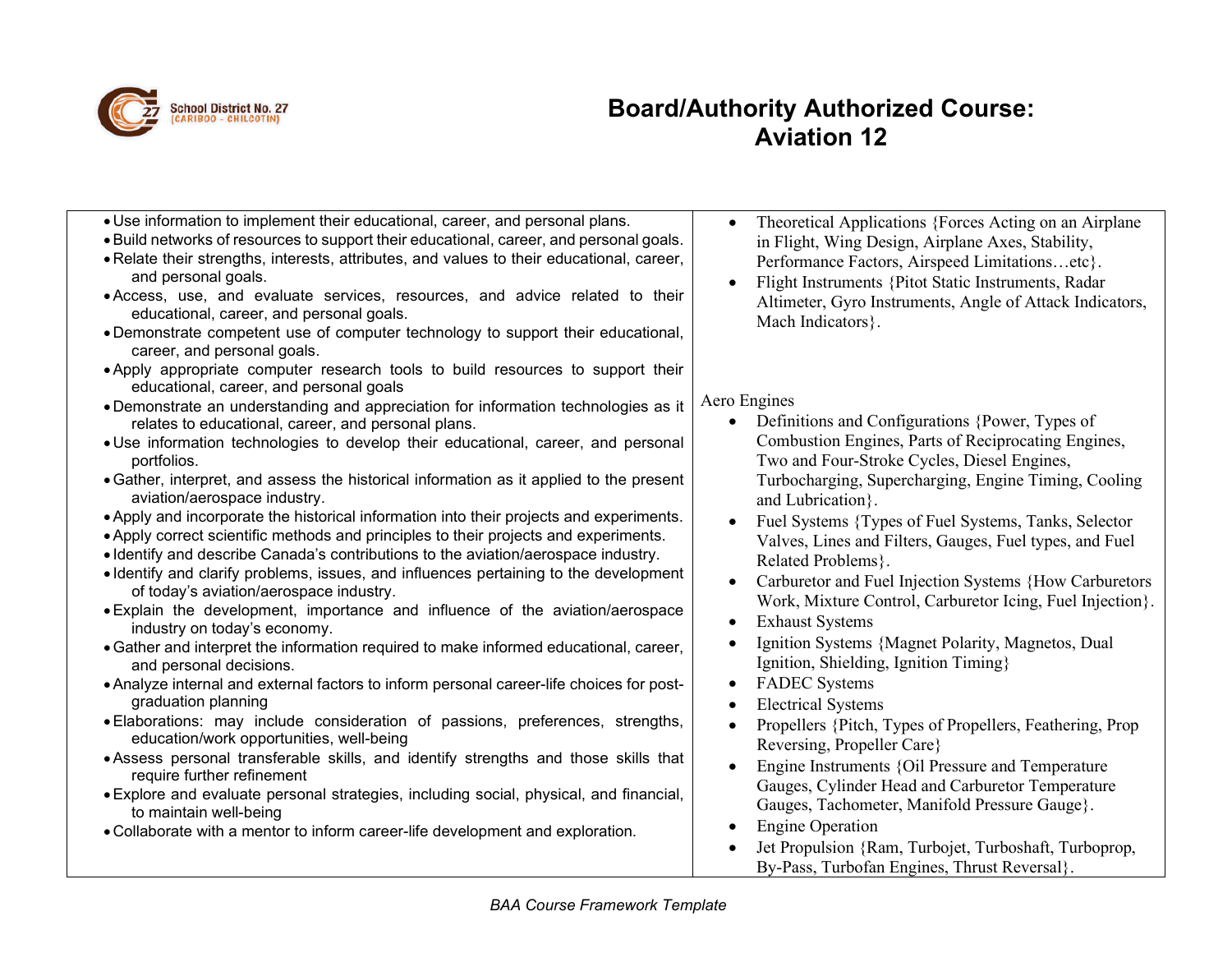

| . Define, recognize, explain, and demonstrate their understanding of the following<br>topics as they apply to Aircraft Operations.          | Aerodromes and Airspace<br>Aerodromes {Runway Numbering, Markings, Taxiways,<br>$\bullet$                                                                                                                                                                                                                                                                                                                                                                                                                                                                   |
|---------------------------------------------------------------------------------------------------------------------------------------------|-------------------------------------------------------------------------------------------------------------------------------------------------------------------------------------------------------------------------------------------------------------------------------------------------------------------------------------------------------------------------------------------------------------------------------------------------------------------------------------------------------------------------------------------------------------|
| • Define, recognize, explain, and demonstrate their understanding of the following<br>topics as they apply to Air Law.                      | Guidance Signs, Wind Indicators, Lighting, Aerodrome<br>Traffic Proceduresetc}.<br>The Canadian Airspace System {Domestic Airspace,                                                                                                                                                                                                                                                                                                                                                                                                                         |
| • Define, recognize, explain, and demonstrate their understanding of the following<br>topics as they apply to Meteorology.                  | Altimeter Regions, Identification Zones, Uncontrolled<br>and Controlled Airspace, Classification of Canadian<br>Airspace, Flight Information Region, Mountainous                                                                                                                                                                                                                                                                                                                                                                                            |
| • Define, recognize, explain, and demonstrate their understanding of the following<br>topics as they apply to Navigation and Communication. | Regionsetc.<br>The U.S. Airspace System {US Domestic Airspace, US<br>Identification Zones, Classification of US Airspace}.                                                                                                                                                                                                                                                                                                                                                                                                                                  |
| • Define, recognize, explain, and demonstrate their understanding of the following<br>topics as they apply to General Airmanship.           |                                                                                                                                                                                                                                                                                                                                                                                                                                                                                                                                                             |
|                                                                                                                                             | Air Rules and Procedures<br>Rules of the Air {Airworthiness, Logs and Licenses,<br>$\bullet$<br>Rules and Right of Way, Fuel Requirements, Night<br>Requirements, Over Water Flights, Aerobatics, Aircraft<br>Occurrences, Explosives and Dangerous Goodsetc}.<br>Air Traffic Rules and Procedures {Air Traffic Services,<br>Clearance and Instructions, Position Reports, Flight<br>Rules, Flight Plans and Itineraries, Transborder Flights,<br>Cruising Altitudes and Speeds, Weather Minima, Special<br>VFR, Holding Patters, Identification Zonesetc}. |
|                                                                                                                                             | <b>Aviation Weather</b><br>The Atmosphere {Properties, Divisions, and Standard<br>$\bullet$<br>Atmosphere }.<br>Clouds {Cloud Formation, Classification, and Sky<br>Condition }.                                                                                                                                                                                                                                                                                                                                                                            |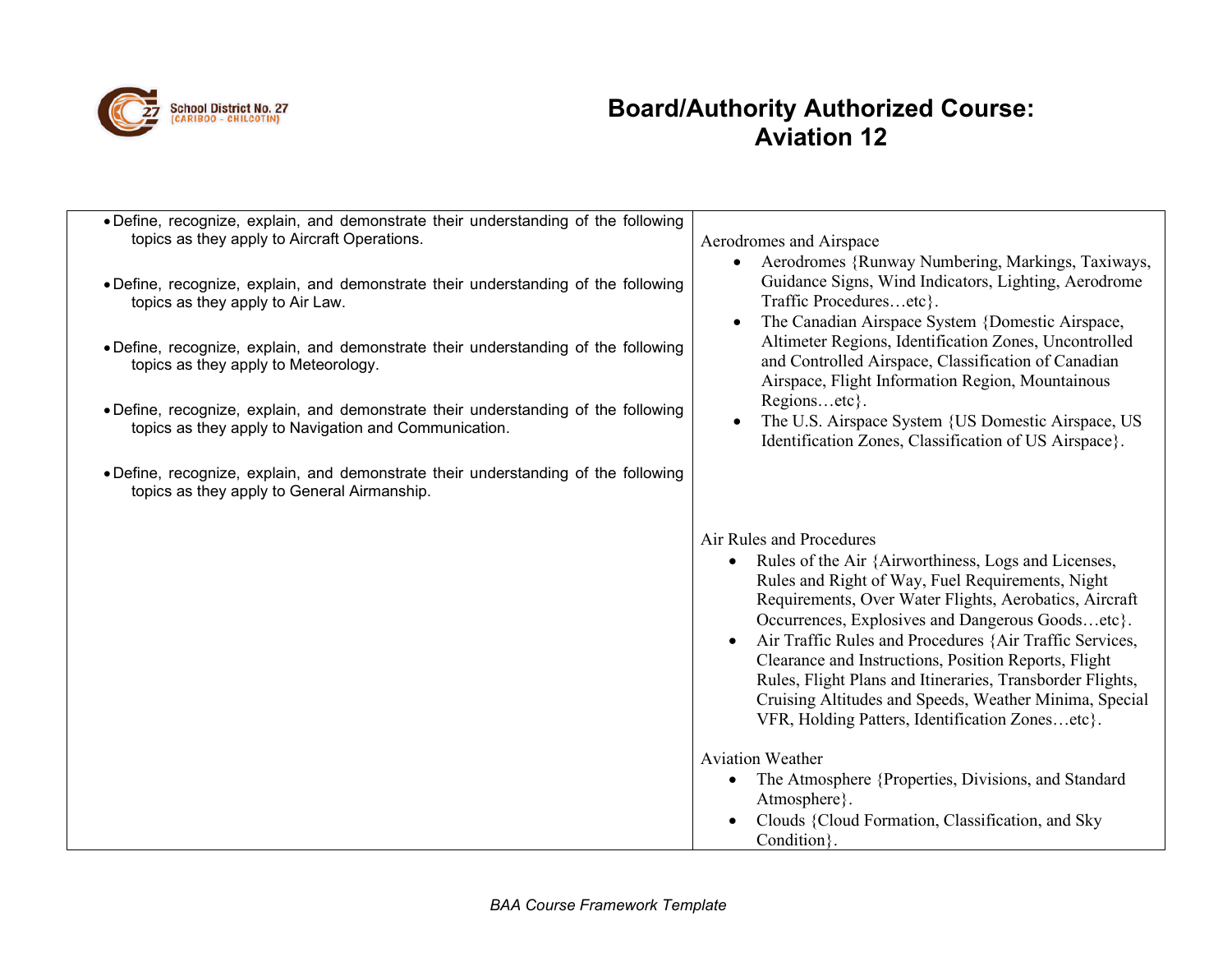

| Pressure {Atmospheric Pressure, Sea Level and Station<br>$\bullet$<br>Pressure, Pressure Systems, Pressure Changes, Pressure<br>Gradients, Coriolis Force, Surface Friction, Centrifugal<br>Force, Convergence and Divergence}.<br>Winds {Hemispheric Prevailing Winds, Upper Level<br>$\bullet$<br>Winds, Surface Winds, Wind Speed and Direction, Wind<br>Shear, The Jet Stream}.<br>Humidity, Temperature and Stability<br>$\bullet$<br>Air Masses {Weather in an Air Mass. Modification of Air<br>Masses }.<br>Fronts {Polar Fronts, Types of Fronts, Frontal Weather}.<br>$\bullet$<br>Precipitation and Fog<br>$\bullet$<br>Thunderstorms {Thunderstorm Weather and Avoidance}.<br>Icing {How Icing Affects the Airplane, Types of Icing,<br>$\bullet$<br>Icing in Clouds and in Precipitation, Protection from<br>Icing, Icing Avoidance}.<br>Turbulence<br>$\bullet$<br>High Level Weather<br><b>Weather Signs</b><br>Weather Information {Charts, Observing Systems,<br>Reports, Forecasting, Information Sources}. |
|------------------------------------------------------------------------------------------------------------------------------------------------------------------------------------------------------------------------------------------------------------------------------------------------------------------------------------------------------------------------------------------------------------------------------------------------------------------------------------------------------------------------------------------------------------------------------------------------------------------------------------------------------------------------------------------------------------------------------------------------------------------------------------------------------------------------------------------------------------------------------------------------------------------------------------------------------------------------------------------------------------------------------|
| Air Navigation<br>Latitude and Longitude<br>$\bullet$<br>The Earth's Magnetism<br>٠<br>Units of Distance and Speed<br>$\bullet$<br><b>Aeronautical Charts</b><br>$\bullet$<br><b>Navigation Problems</b>                                                                                                                                                                                                                                                                                                                                                                                                                                                                                                                                                                                                                                                                                                                                                                                                                     |
| Radio                                                                                                                                                                                                                                                                                                                                                                                                                                                                                                                                                                                                                                                                                                                                                                                                                                                                                                                                                                                                                        |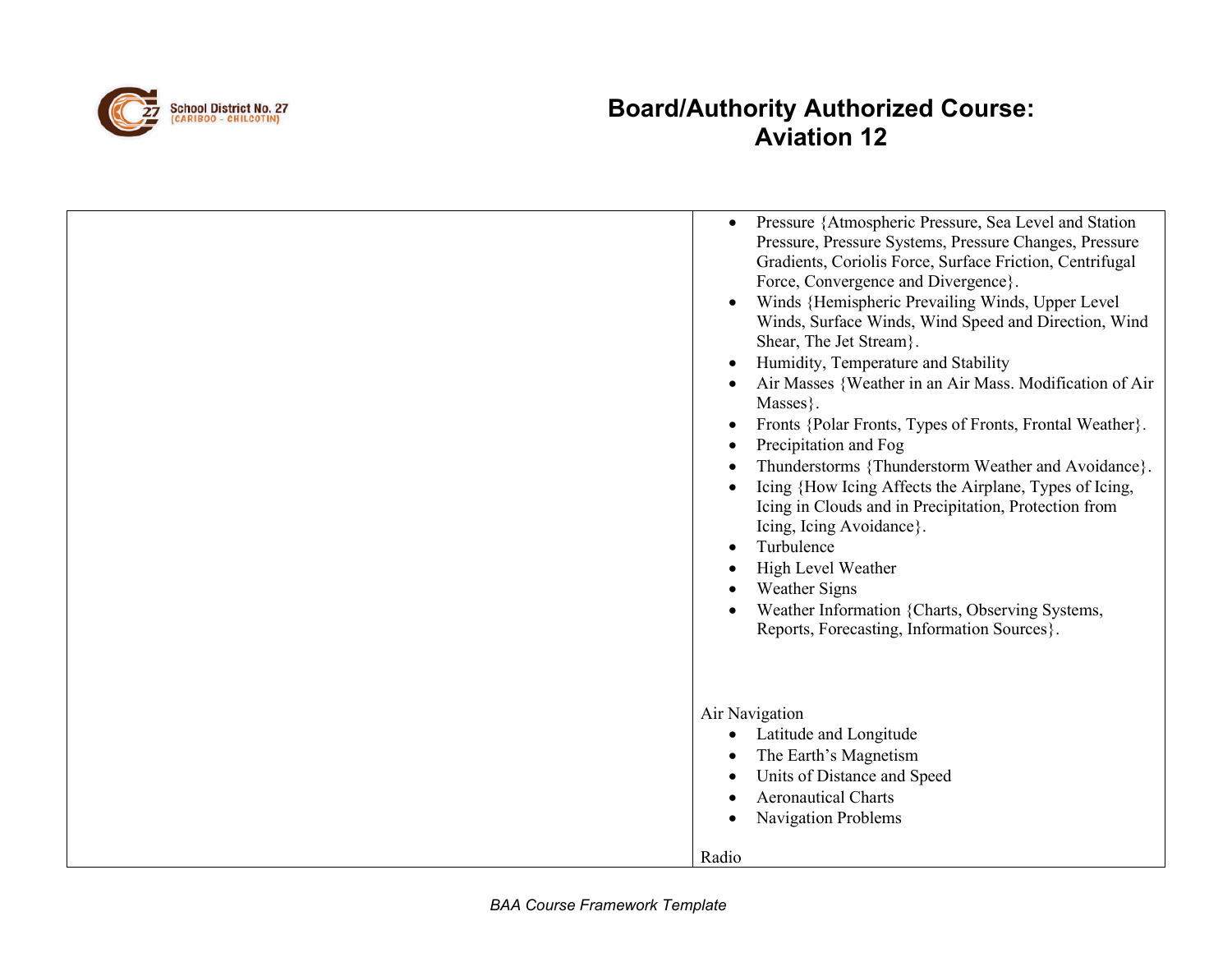

| Radio<br>$\bullet$                                                                                                                                                                                                                                                                                                      |
|-------------------------------------------------------------------------------------------------------------------------------------------------------------------------------------------------------------------------------------------------------------------------------------------------------------------------|
| <b>Communication Equipment</b>                                                                                                                                                                                                                                                                                          |
| Radio Communication Facilities                                                                                                                                                                                                                                                                                          |
| Radiotelephone Procedure<br>$\bullet$                                                                                                                                                                                                                                                                                   |
| Radio Navigation<br>VHF Omnirange Navigation system<br>$\bullet$<br>Radio Beacons<br>$\bullet$<br><b>Instrument Landing Systems</b><br>$\bullet$<br>Microwave Landing Systems<br>$\bullet$<br>Automatic direction Finder<br>$\bullet$<br>Distance Measuring Equipment<br>$\bullet$                                      |
| <b>Flight Director</b><br>$\bullet$<br>Area Navigation<br>Electronic Flight Instrument Systems<br>$\bullet$<br>Radar and Facilities<br>$\bullet$                                                                                                                                                                        |
| <b>Emergency Locator Transmitter</b><br>$\bullet$                                                                                                                                                                                                                                                                       |
| Airmanship<br>Care of the Airplane<br>$\bullet$<br>Weight and Balance<br>$\bullet$<br>Aircraft Performance<br>$\bullet$<br>Wake Turbulence<br>$\bullet$<br><b>Flight Preparations</b><br>$\bullet$<br><b>Emergency Procedures</b><br><b>Bush Sense</b><br>$\bullet$<br>Ultralights<br>$\bullet$<br>Gliders<br>$\bullet$ |
|                                                                                                                                                                                                                                                                                                                         |
| <b>Human Factors</b>                                                                                                                                                                                                                                                                                                    |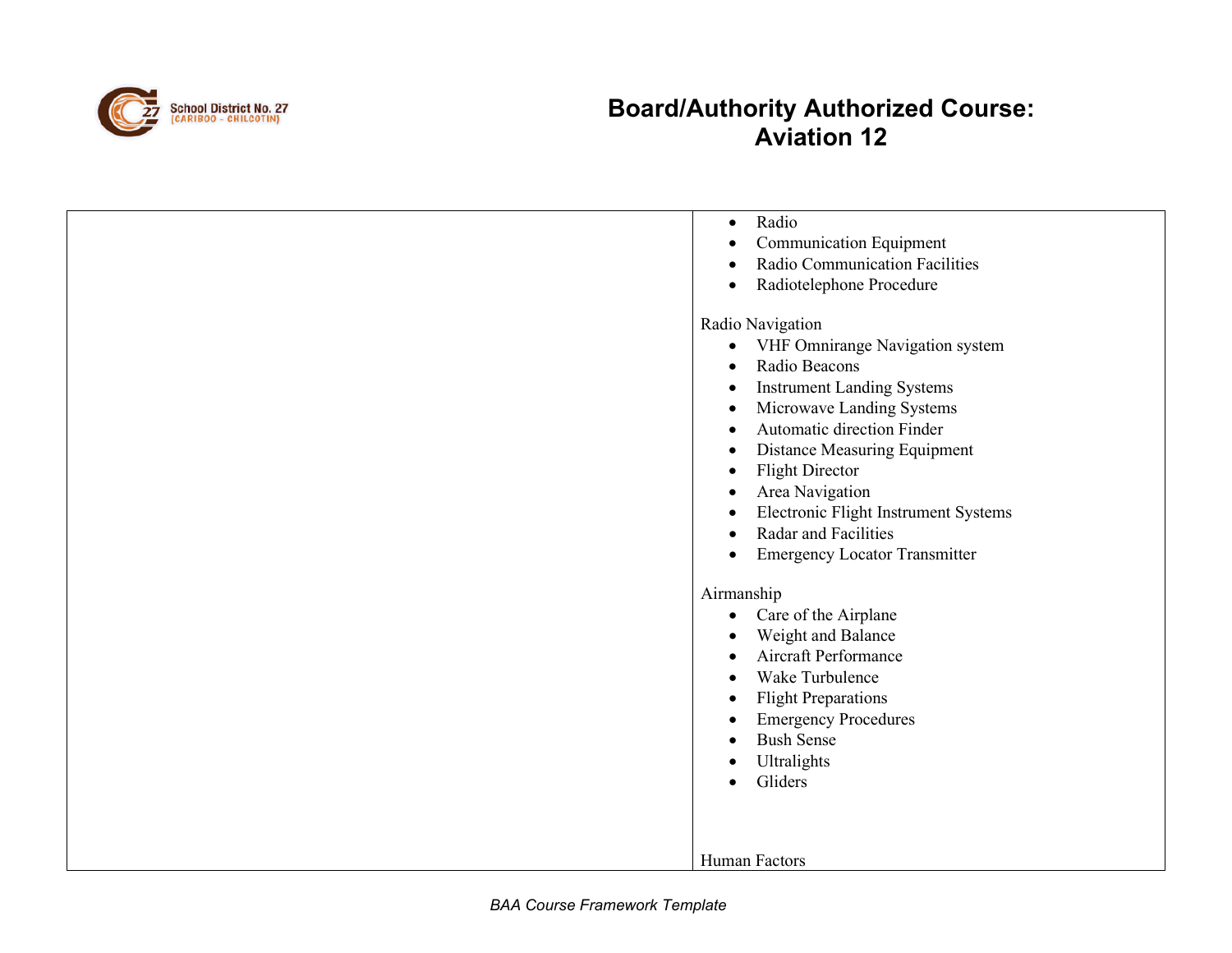

| • Cockpit Organization<br>Crew Co-ordination<br>$\bullet$<br>Fitness and Health<br>$\bullet$ |
|----------------------------------------------------------------------------------------------|
| <b>Sensory Illusions</b><br>$\bullet$                                                        |
| Decision Making<br>$\bullet$                                                                 |
| Air Safety                                                                                   |
| • The Proper State of Mind                                                                   |
| • Checklists for Safe VFR Flights                                                            |
| <b>Important Rules</b><br>$\bullet$                                                          |
| Principles for Safe Take-Offs and Landings<br>$\bullet$                                      |
|                                                                                              |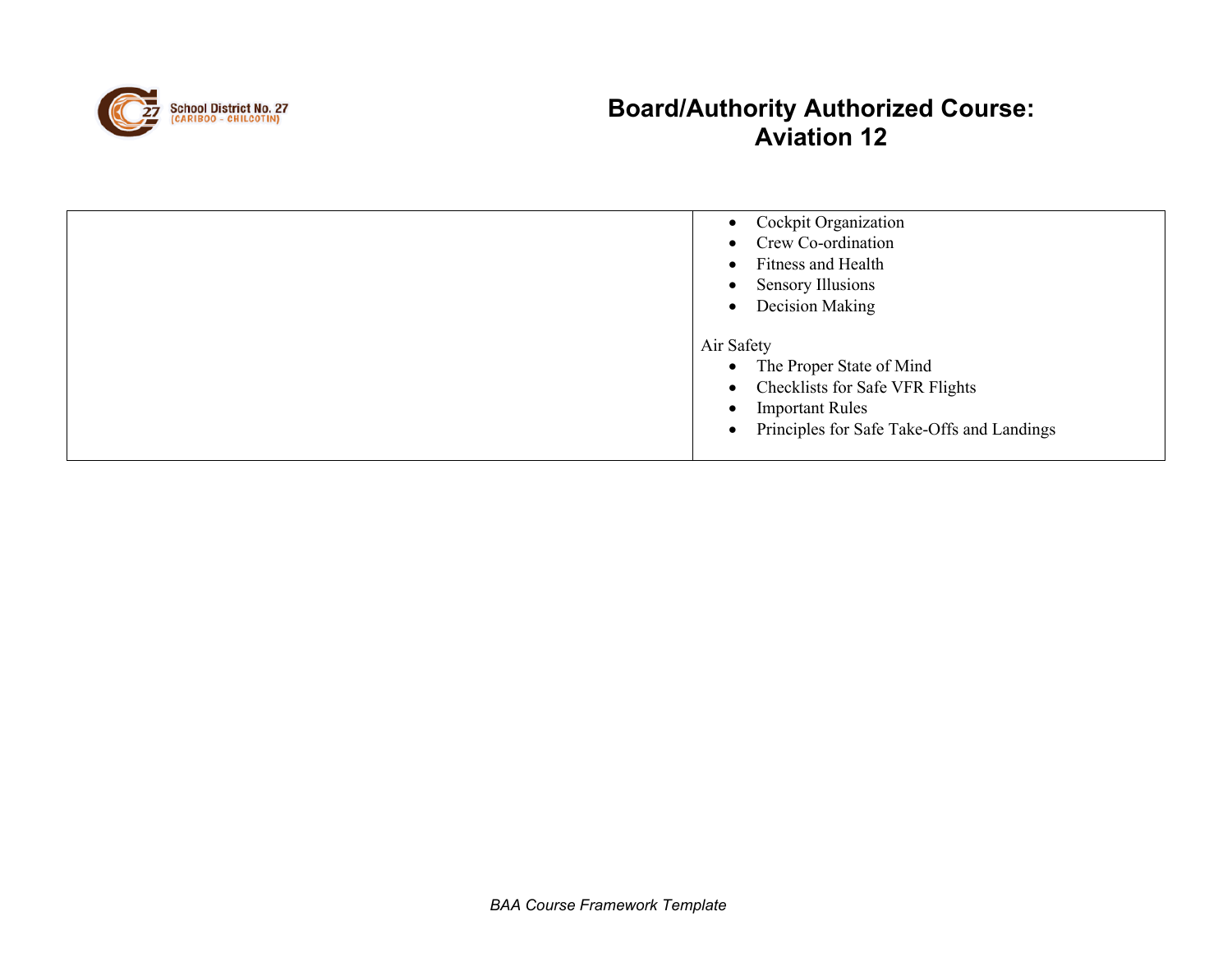

### **Big Ideas – Elaborations**

#### **Questioning and predicting**

Demonstrate a sustained intellectual curiosity about an aviation/aerospace topic or problem of personal, local, or global interest Make observations aimed at identifying their own questions, including increasingly abstract ones, about the natural world Formulate multiple hypotheses and predict multiple outcomes

#### **Planning and conducting**

Collaboratively and individually plan, select, and use appropriate investigation methods, including field work and lab experiments, to collect reliable data (qualitative and quantitative)

Assess risks and address ethical, cultural, and/or environmental issues associated with their proposed methods

#### **Processing and analyzing data and information**

Experience and interpret the local environment

Apply First Peoples perspectives and knowledge, other ways of knowing, and local knowledge as sources of information

Seek and analyze patterns, trends, and connections in data, including describing relationships between variables, performing calculations, and identifying inconsistencies

Construct, analyze, and interpret graphs, models, and/or diagrams

Use knowledge of aeronautical concepts to draw conclusions that are consistent with evidence

Analyze cause-and-effect relationships

#### **Evaluating**

Evaluate their methods and experimental conditions, including identifying sources of error or uncertainty, confounding variables, and possible alternative explanations and conclusions

Describe specific ways to improve their investigation methods and the quality of their data

Evaluate the validity and limitations of a model or analogy in relation to the phenomenon modelled

Demonstrate an awareness of assumptions, question information given, and identify bias in their own work and in primary and secondary sources

Consider the changes in knowledge over time as tools and technologies have developed

Connect scientific explorations to careers in aviation/aerospace

Exercise a healthy, informed skepticism and use scientific knowledge and findings to form their own investigations to evaluate claims in primary and secondary sources

Consider social, ethical, and environmental implications of the findings from their own and others' investigations

Critically analyze the validity of information in primary and secondary sources and evaluate the approaches used to solve problems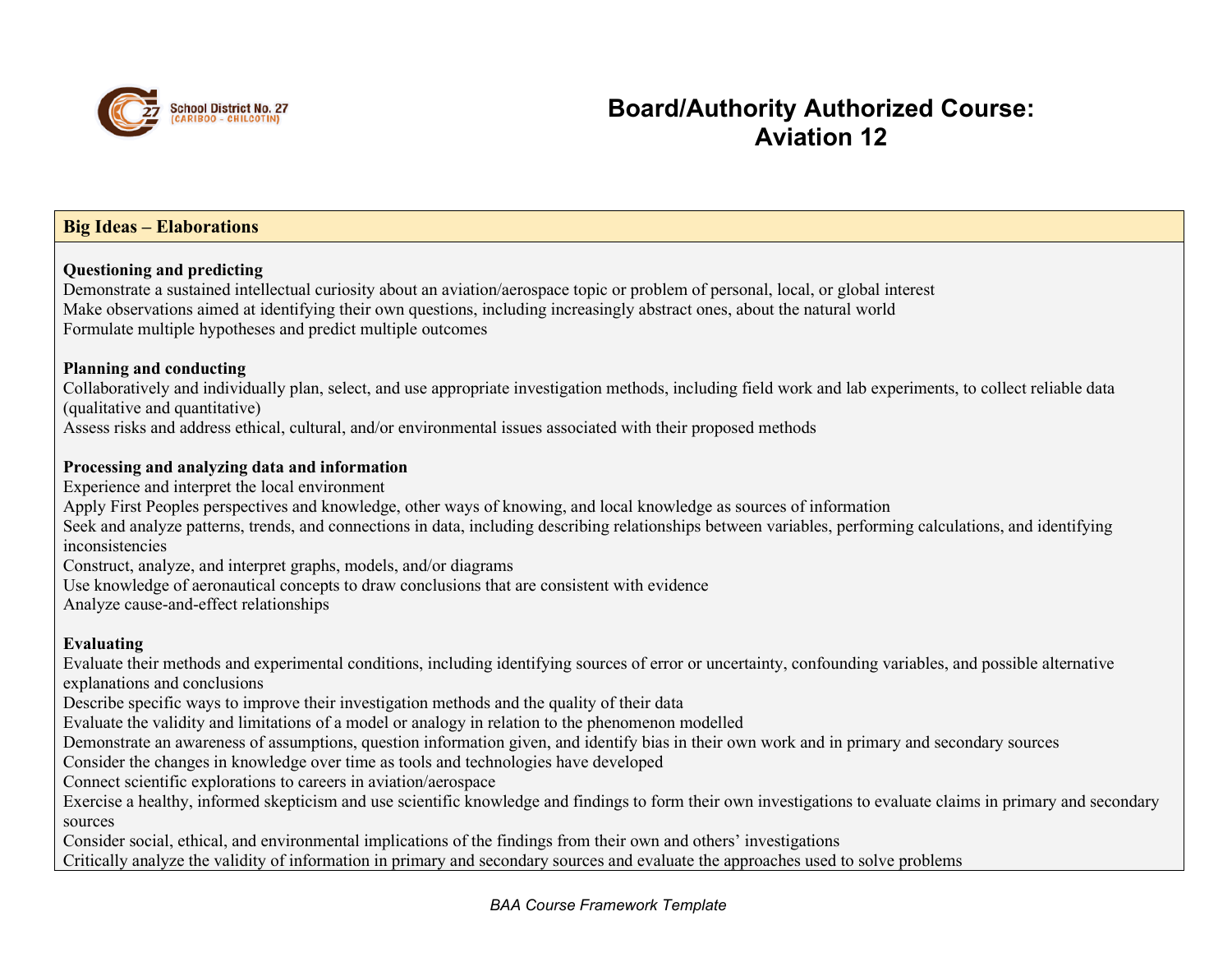

Assess risks in the context of personal safety and social responsibility

#### **Applying and innovating**

Contribute to care for self, others, community, and world through individual or collaborative approaches Co-operatively design projects with local and/or global connections and applications Contribute to finding solutions to problems at a local and/or global level through inquiry Implement multiple strategies to solve problems in real-life, applied, and conceptual situations Consider the role of scientists in innovation

#### **Communicating**

Formulate physical or mental theoretical models to describe a phenomenon

Communicate scientific ideas and information, and perhaps a suggested course of action, for a specific purpose and audience, constructing evidence-based

arguments and using appropriate scientific language, conventions, and representations

Express and reflect on a variety of experiences, perspectives, and worldviews through place

### **Curricular Competencies – Elaborations**

- **user-centred research:** research done directly with potential users to understand how they do things and why, their physical and emotional needs, how they think about the world, and what is meaningful to them
- **empathetic observation:** aimed at understanding the values and beliefs of other cultures and the diverse motivations and needs of different people may include traditional cultural knowledge and approaches; First Peoples worldviews, perspectives, knowledge, and practices; places, including the land and its natural resources and analogous settings; experts and thought leaders
- **constraints:** limiting factors, such as task or user requirements, materials, expense, environmental impact
- **plan:** for example, pictorial drawings, sketches, flow charts
- **impacts:** including social and environmental impacts of extraction and transportation of raw materials; manufacturing, packaging, and transportation to markets; servicing or providing replacement parts; expected usable lifetime; and reuse or recycling of component materials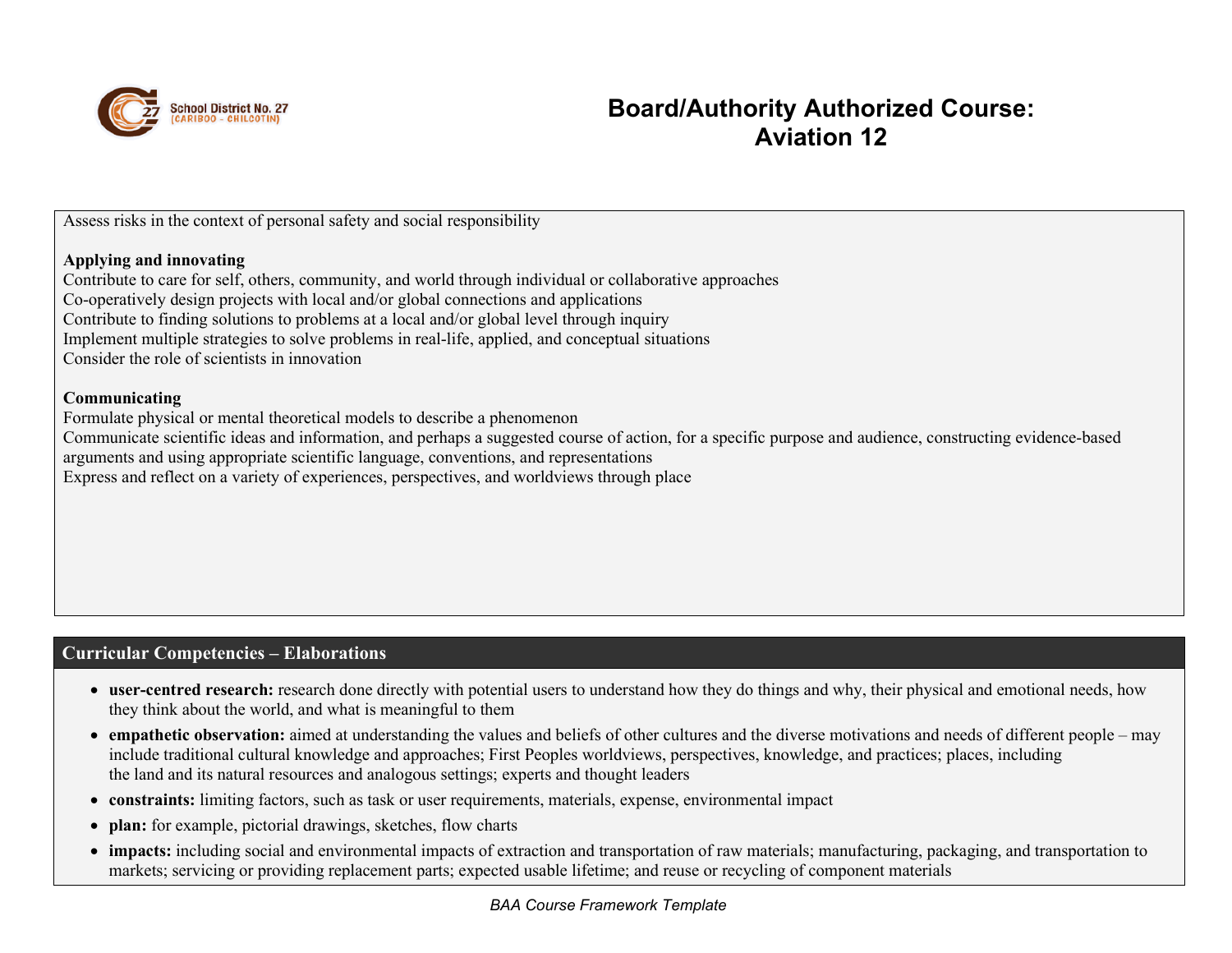

- **iterations:** repetitions of a process with the aim of approaching a desired result
- **sources of feedback:** may include peers; users; First Nations, Métis, or Inuit community experts; other experts and professionals both online and offline
- **appropriate test:** includes evaluating the degree of authenticity required for the setting of the test, deciding on an appropriate type and number of trials, and collecting and compiling data
- **share:** may include showing to others or use by others, giving away, or marketing and selling

### **Recommended Instructional Components:**

Units and lessons will provide students with a varied learning experience, instructional strategies and course content will incorporate hands on learning, research, field trips, guest speakers, lab work and experimentation, individual and group projects, recommended readings, class discussions…etc. The course also serves to co-ordinate learning in mathematics, science, geography, metal, and drafting areas.

#### **Student Expectations:**

- Ability to work with others.
- Ability to work with hands and small tools.
- High level of classroom maturity.
- All projects/tests reports/journals are to be completed at the highest personal standard
- For extended absence from school, other than serious illness it is the student's responsibility to obtain work and to complete all assignments when returning to class.
- If a student is absent for a test, the student will receive a "0" for that test until an excused absence is secured. If the absence is excused, the student will be given the opportunity to either write the test or make up the test in some other way as decided by the teacher. If more than one major test is missed the teacher may refer the problem to the administration when they feel it is appropriate. This is school policy.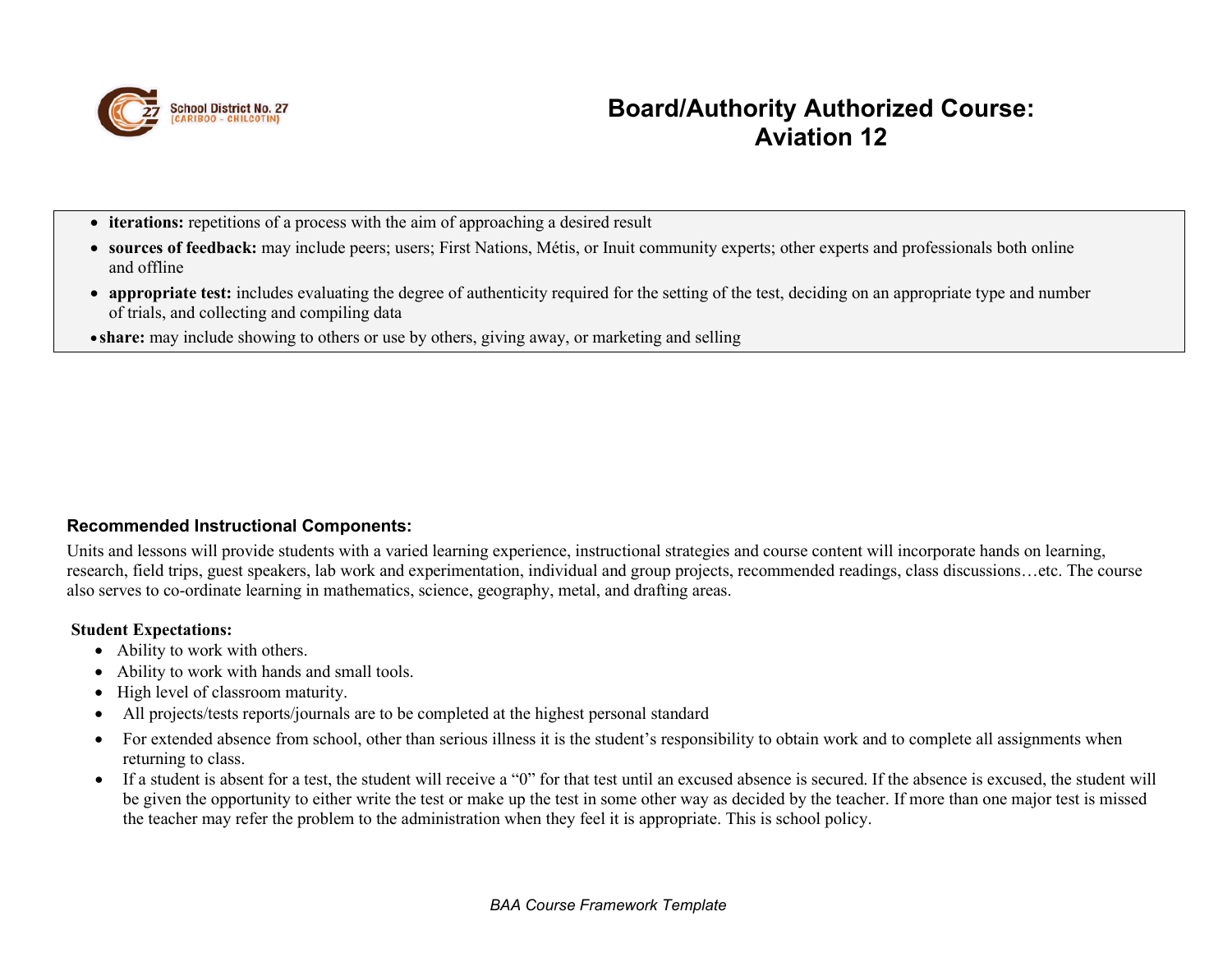

#### **Supplies**

- Binder and loose-leaf.
- Protractors and rulers
- Scientific calculator
- Clothes suitable for working in a shop

#### **Assessment Component**:

Assessment involves the wide variety of methods or tools that educators use to identify student learning needs, measure competency acquisition, and evaluate students' progress toward meeting learning standards. Assessment of all forms should support a flexible, personalized approach to learning and measure deeper, complex thinking.

In developing assessment strategies, it is important that the assessment is transparent and responsive to the learners. Knowing, doing, and understanding are the three key pillars that are traditionally assessed using a number of vehicles. Feedback in a timely manner that is specific and embedded in instruction is critical as well as involving students in their learning. Assessment over time that is clearly communicated to parents and students is key in supporting student learning.

#### **Assessment Components:**

Journaling Peer Assessment Self-Assessment Performance Assessment Oral Presentations Quizzes and Exams

All the projects, worksheets, reports, journals, exams, and quizzes are equally weighted. The amount awarded to each is dependent on the total marks awarded for the course.

#### **Learning Resources**:

#### **Aircraft and Flight Theory**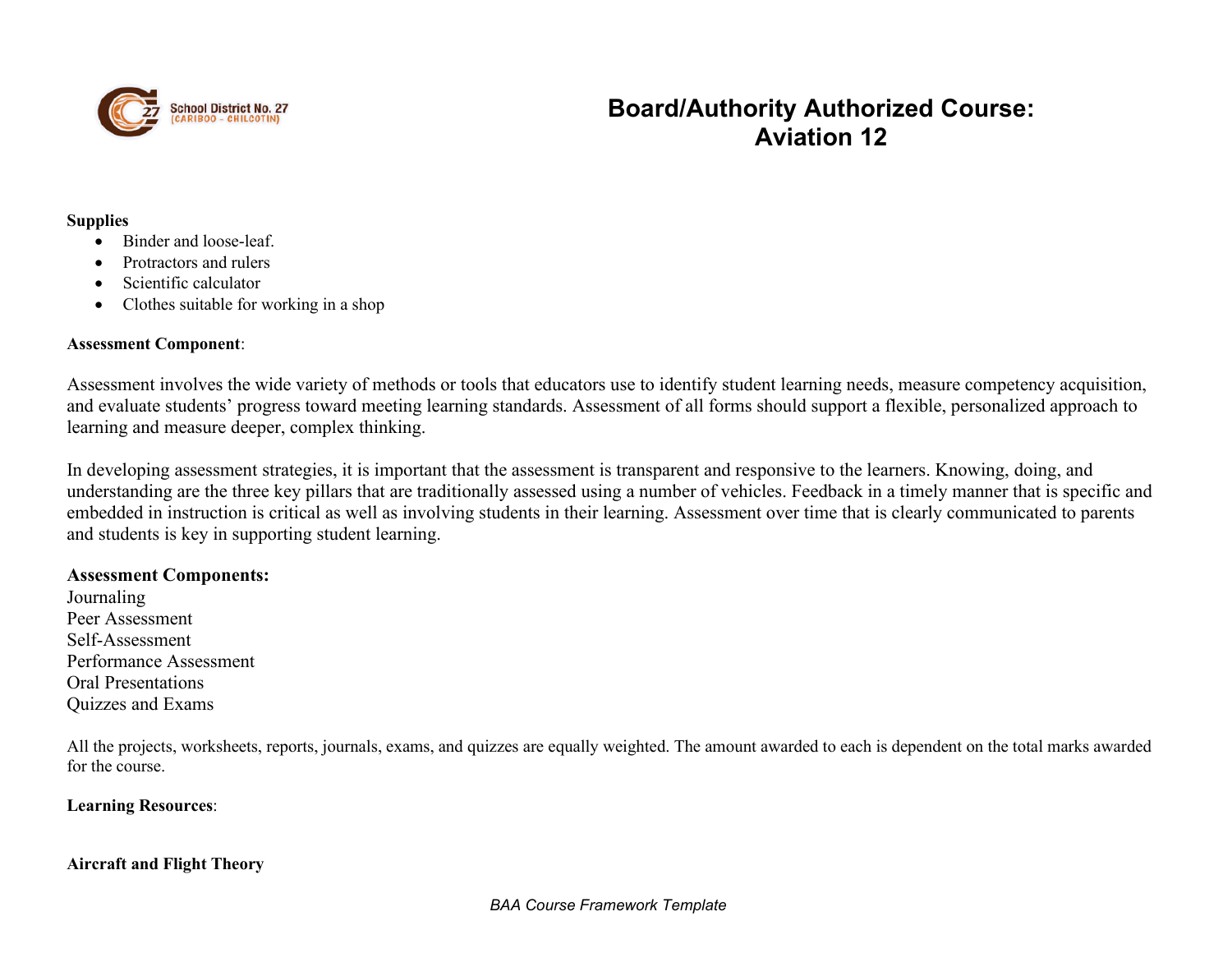

MacDonald, A. (2019). From the ground up. Ottawa, Ontario: Aviation Publishers Co. Limited.

#### **Aviation History**

- Dwiggins, D. (1969). Bailout: The story of parachuting and skydiving. New York, N.Y.: Macmillan Publishing Co, Inc.
- Dwigging, D. (1973). Riders of the wind: The story of ballooning. New York: Hawthorn Books, Inc.
- Editors of Time-Life Books. (1980). The aeronauts. Alexandra, Virginia: Time-Life Books, Inc.
- Editors of Time-Life Books. (1980). The giant airships. Alexandra, Virginia: Time-Life Books, Inc.
- Editors of Time-Life Books. (1980). The road to Kitty Hawk. Alexandra, Virginia: Time-Life Books, Inc.
- Editors of Time-Life Books. (1980). The first aviators. Alexandra, Virginia: Time-Life Books, Inc.
- Editors of Time-Life Books. (1980). The pathfinders. Alexandra, Virginia: Time-Life Books, Inc.
- Finnigan, C. (2001). Microlighting: Affordable aviation. Ramsbury, Marlborough: Crowood Press Ltd.

George, W. (1978). Kites for all seasons: The history, the lore, the art, the science and a practical guide for building and flying kites. Chicago, Illinois: Contemporary Books, Inc.

- Lausanne, E. (1971). The romance of ballooning: The story of the early aeronauts. New York, N.Y.: Viking Press.
- Lopez, D. (1995). Smithsonian guides: Aviation. New York, N.Y.: A Simon and Schuster Macmillan Company.
- Molson, K. (1988). Canada's national aviation museum: Its history and collections. Ottawa, Ontario: D.W. Friesen Printers.
- Mrazek, J. (1976). Hang gliding and soaring: A complete introduction to the newest way to fly. New York, N.Y.: St. Martin's Press, Inc.
- Zuuring, P. (2001). Arrow countdown. Kingston, Ontario: Friesens.

#### *BAA Course Framework Template*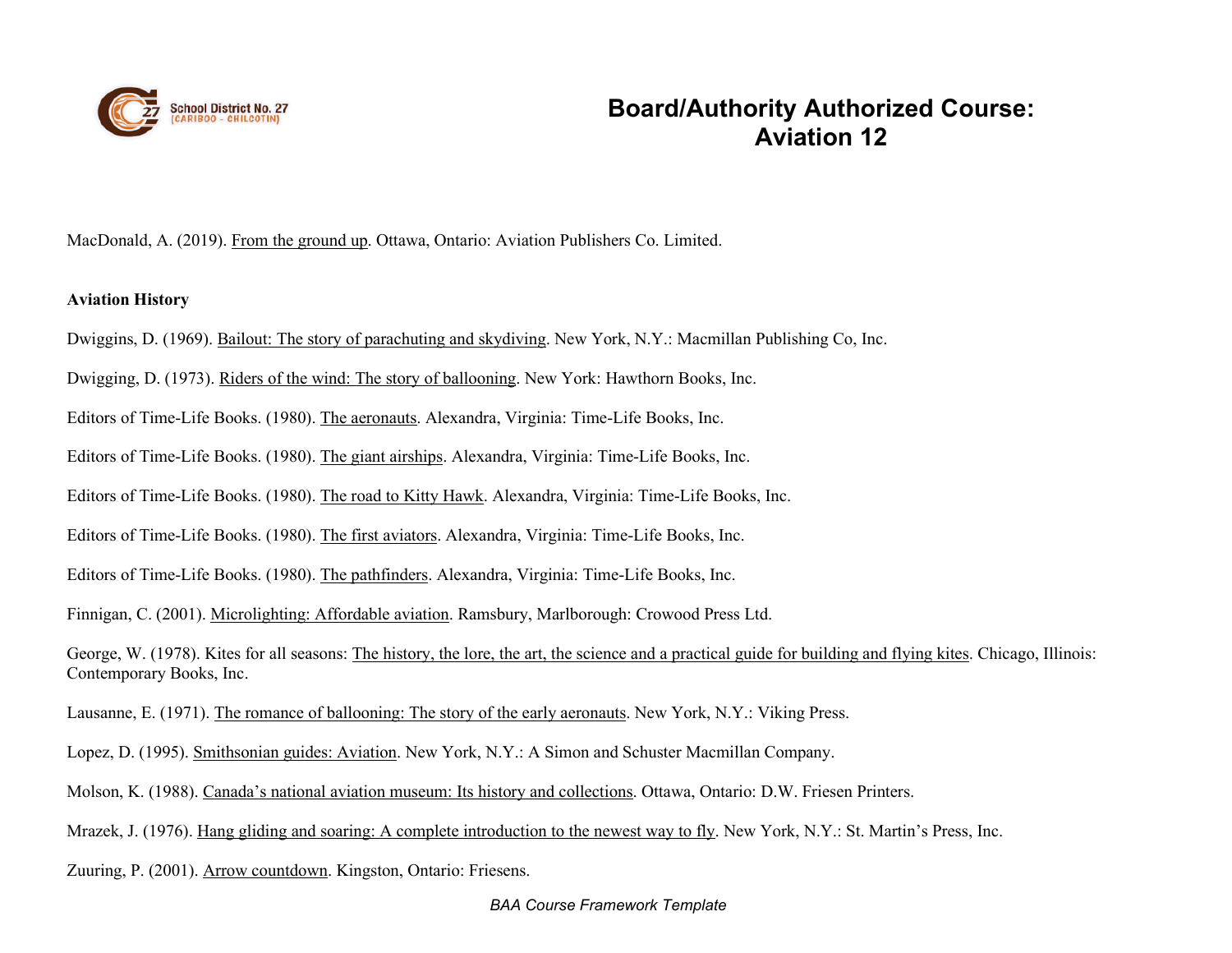

#### Zuuring, P. (2001). The arrow scrapbook. Kingston, Ontario: Friesens.

#### **Aviation Resource**

- The History Channel. (2000). History's mysteries: The Wright brothers controversy. New York, N.Y.: A & E Television Networks.
- The History Channel. (1999). Modern marvels: Balloons. New York, N.Y.: A & E Television Networks.
- The History Channel. (1998). Modern marvels: Airships. New York, N.Y.: A & E Television Networks.
- Biography. (1994). Wilbur & Orville Wright: Dreams of flying. New York, N.Y.: A & E Television Networks.
- The History Channel. (1999). Suicide mission: Silent wing warriors. New York, N.Y.: A & E Television Networks.
- The History Channel. (1996). Mach one: The times, the team, the sound barrier. New York, N.Y.: A & E Television Networks.
- The History Channel. (1999). In to the wild blue: The world's best flight teams. New York, N.Y.: A & E Television Networks.
- The History Channel. (1999). Modern marvels: Helicopters. New York, N.Y.: A & E Television Networks.
- The History Channel. (2000). Investigative reports: Air traffic jams, bumped, delayed and grounded. New York, N.Y.: A & E Television Networks.

#### **Aviation Educational Resources**

British Columbia Institute of Technology (Aviation Maintenance). [http://www.htp.bcit.ca](http://www.htp.bcit.ca/)

Canadian Forces. [http://www.dnd.ca](http://www.dnd.ca/)

Coastal Pacific aviation (Pilots). <http://www.coastalpacific.com/cpa/index.htm/>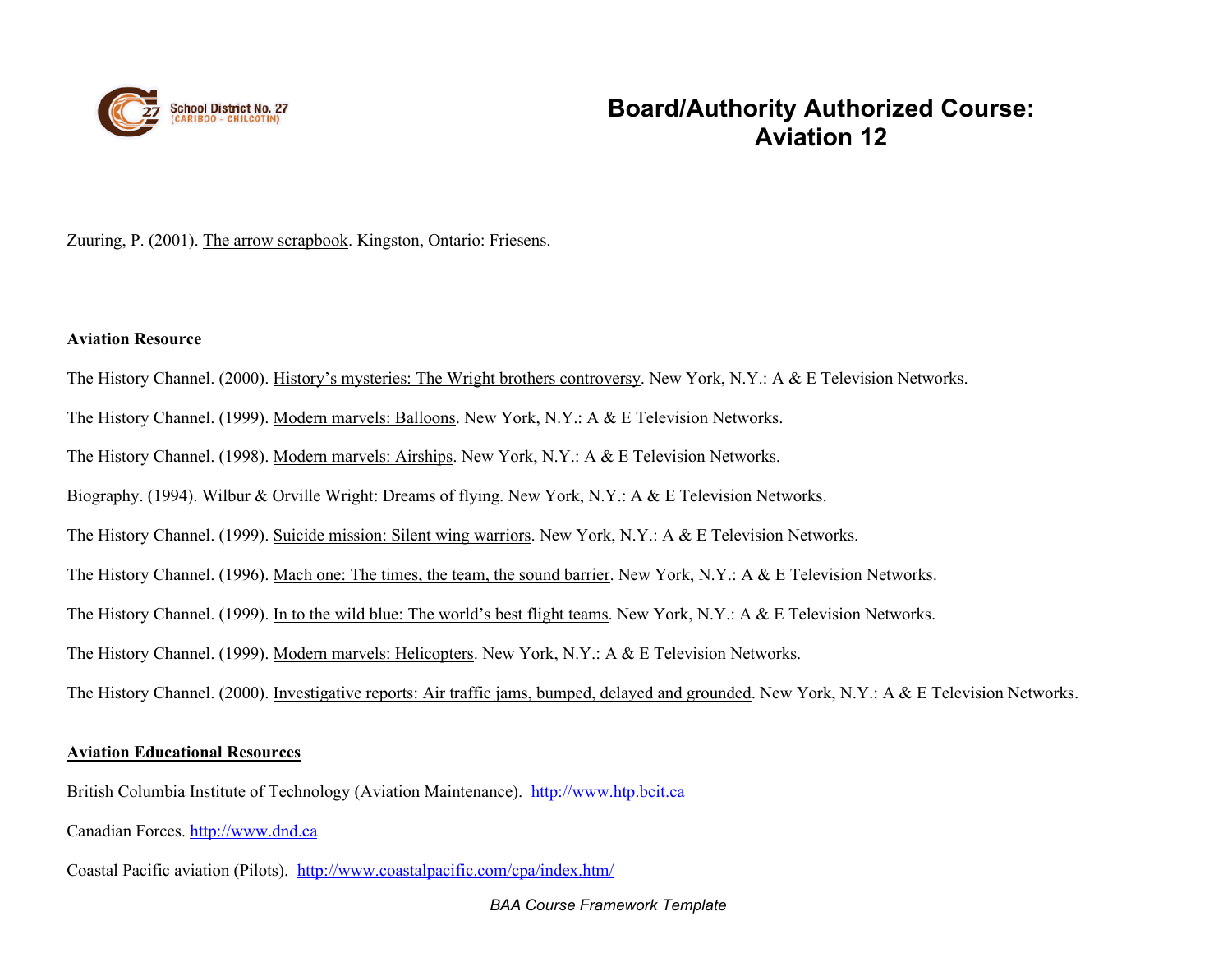

Industry Training and Apprenticeship Commission. <http://www.labour.gov.bc.cc/itac/itachome.htm>

Northern Lights College (Aircraft Maintenance Engineering). [http://www.nlc.bc.ca](http://www.nlc.bc.ca/)

Selkirk College (Aviation two-year diploma). [http://www.selkirk.bc.ca](http://www.selkirk.bc.ca/)

Trinity Western (Aviation Studies). [http://www.twu.ca](http://www.twu.ca/)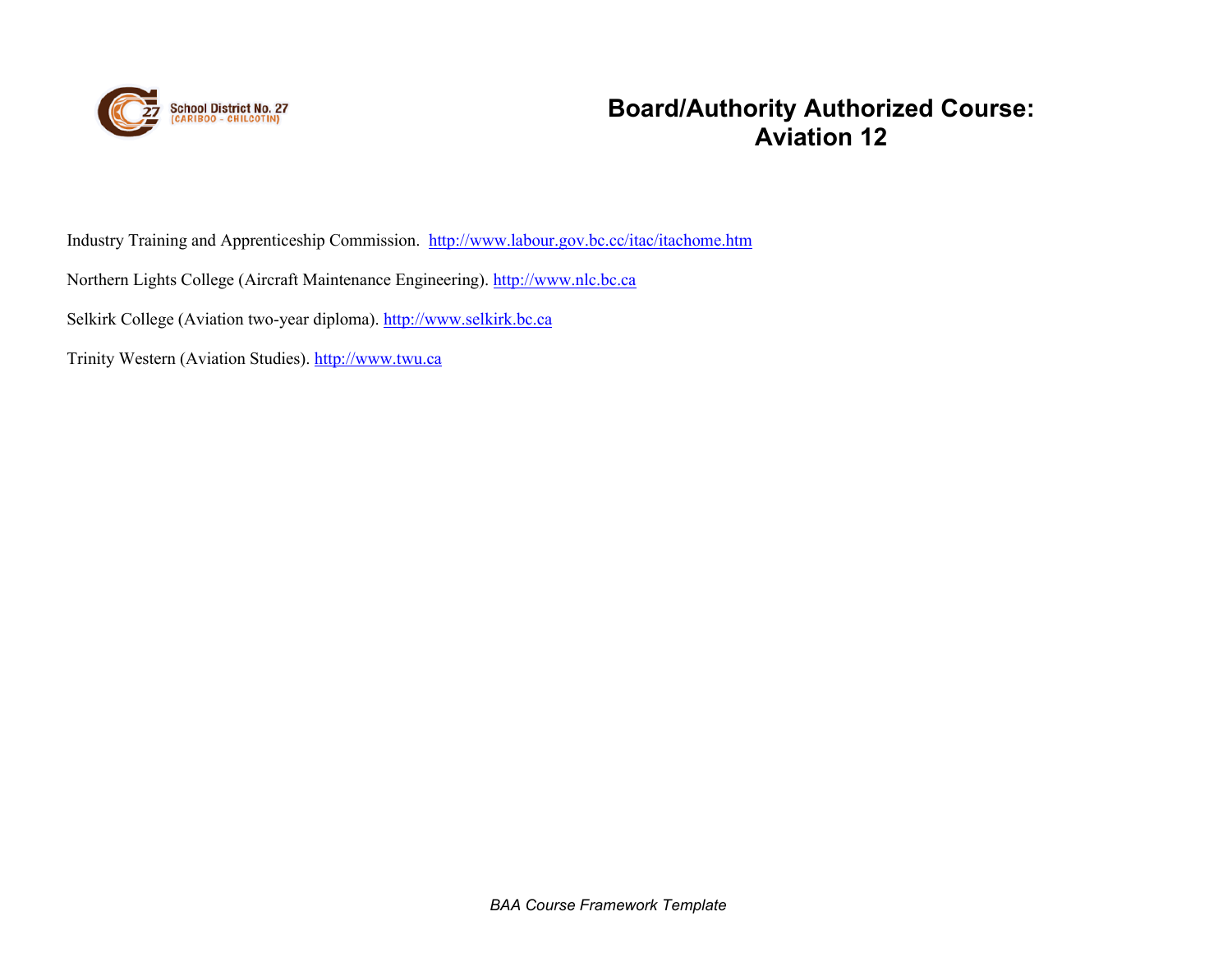<span id="page-27-0"></span>

**TO: Education Committee**

**FROM: Cheryl Lenardon**

**DATE: April 13, 2022**

**RE: Outdoor Learning at Cataline**

### **BACKGROUND**

SD 27 has made place-based learning a key focus area of the District Plan for Learner Success. Schools have embraced outdoor learning as a pedagogy with many benefits.

While teaching and learning at Cataline last year, Vice-Principal Kelly Glen identified a need to focus on the social emotional health of students. She began taking students outdoors as an escape from classroom stress and found it to be a great learning experience for her and her students. What she observed during her time outside with her class led her to change how her teaching time was used in the building and how the school promoted outdoor learning. The school's outdoor learning program was developed as a result.

Once a week, each class spends 60-70 minutes with Ms. Glen in Cataline's fabulous outdoor space. Literacy, Science, ADST and Indigenous Ways of Knowing and Learning are often the anchor points for lessons but work on the core competencies is most often the hard work – and students are thriving.

Ms. Glen will make a presentation on her program.

### **RECOMMENDATION**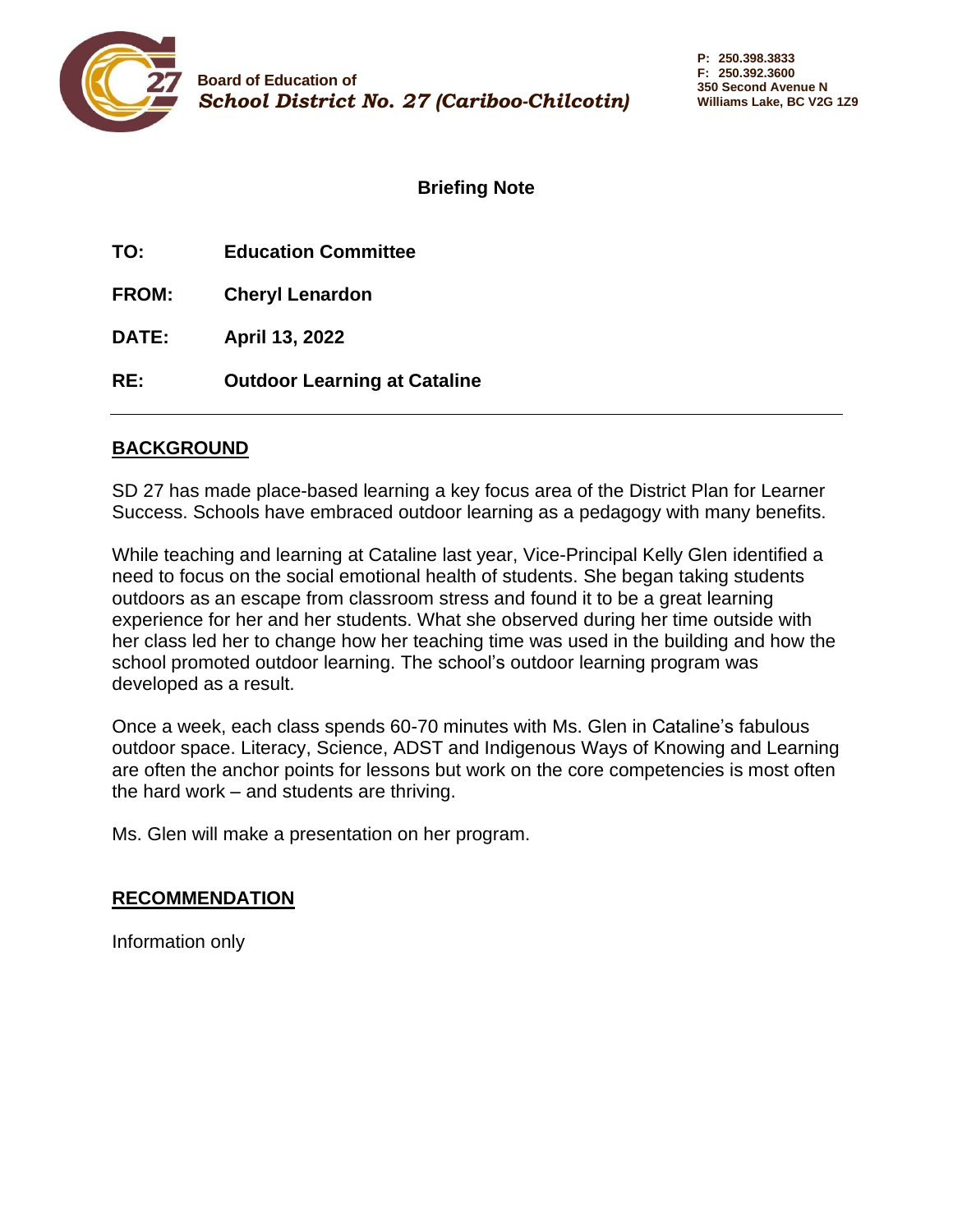<span id="page-28-0"></span>

| TO:   | <b>Education Committee</b> |
|-------|----------------------------|
| FROM: | <b>Cheryl Lenardon</b>     |

**DATE: April 13, 2022**

**RE: HCTF Wild School Program at Nesika**

### **BACKGROUND**

École Nesika Elementary has gone wild. The HCTF Wild Schools program is a schoolwide, three-year initiative for Kindergarten to Grade 8 schools supporting outdoor and place-based learning. An interdisciplinary, curriculum-linked program, Wild Schools supports school communities to increase ecological literacy, outdoor field experiences and to build connections to conservation in the community. The Wild Schools program is focused on hands-on environmental learning and experiences to engage learners through a process of *'Wondering, Inquiring, Learning and Doing" — being WILD.*

Situated near downtown Williams Lake and with access to the forest, walking and biking trails, the river valley, and the dairy fields; École Nesika Elementary is a natural spot to take part in place-based learning. Like many schools, Nesika has already been getting outdoors for learning with increased frequency in recent years. Teachers at Nesika have leadership support and access to dedicated funding for outdoor field trips to community partner destinations such as Scout Island Nature House, the Williams Lake Community Forest, and Gavin Lake Forest Education Centre; as well as continued funding for supplies and resources to take students outside for place-based and inquiry learning within walking distance. The Nesika staff has committed to three years of training and support with HCTF to build their capacity as an instructional team. Nearing the completion of Year One, they have many successes to share.

Mrs. Zurak will make a presentation on Nesika's Wild Schools program.

### **RECOMMENDATION**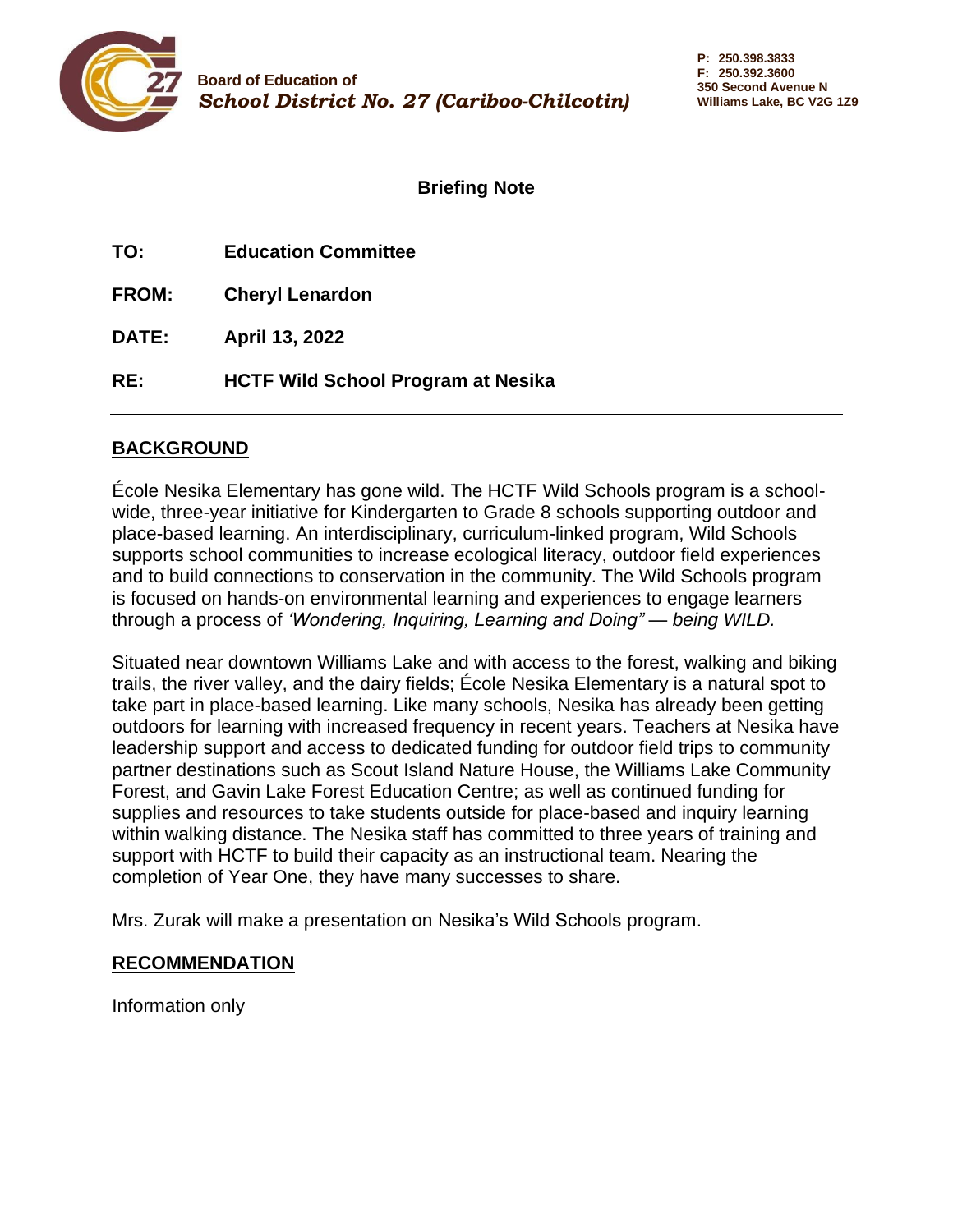<span id="page-29-0"></span>

**TO: Education Committee**

**FROM: Cheryl Lenardon**

**DATE: April 13, 2022**

**RE: Operation Ranch Hands**

### **BACKGROUND**

Dog Creek School has a unique project connecting students to their local environment, career education, and other curricular learning.

In December of this school year the coordinator of a ranch near Dog Creek School approached Principal Steve Carpenter about getting the students involved in helping raise this year's calves. It was the rancher's idea that they could show the students the opportunities for a career in ranching. Dog Creek enthusiastically engaged in this placebased outdoor learning.

Each student selected a calf to adopt. The school makes regular visits to the ranch to learn about the cows' life cycle and other science concepts connected to the environment. The cows have inspired drawing, and painting projects. Students are planning creative writing adventure stories with their calves as the heroes.

Mr. Carpenter will make a presentation on the school's Operation Ranch Hand program.

### **RECOMMENDATION**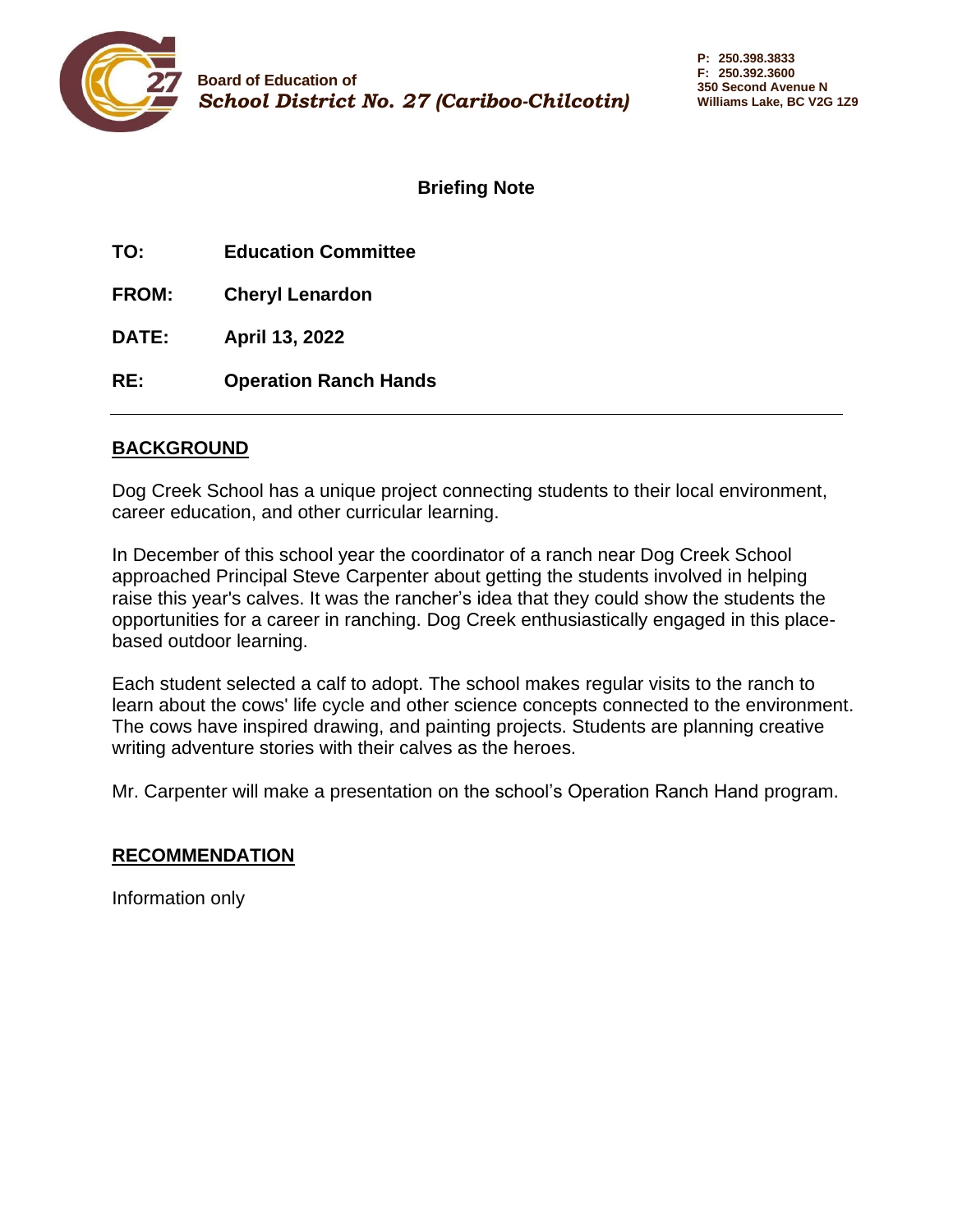<span id="page-30-0"></span>

| TO: | <b>Education Committee</b> |
|-----|----------------------------|
|     |                            |

**FROM: Chris van der Mark**

**DATE: April 13, 2022**

**RE: Learning Series**

### **BACKGROUND**

April 29 is our final professional development day of the year. We are fortunate to be joined by lead educational experts, Carole Fullerton, Leyton Schnellert, Peter Liljedahl and Shelley Moore. Carole, Peter, and Leyton will be working side-by side with teachers on Thursday, April 28, prior to the larger general sessions on the 29<sup>th</sup>.

School administration and staff have been collaborating to free up staff to meet with the educational consultant and the classroom teacher to discuss the design and intention of the lesson. They then observe the lesson and then gather to debrief. It is an amazing learning structure, and we appreciate the teamwork by staff and admin to make it work.

Continued thanks to Ryan Hanley and the CCTA pro-d team for their partnership on this endeavor.

### **RECOMMENDATION**